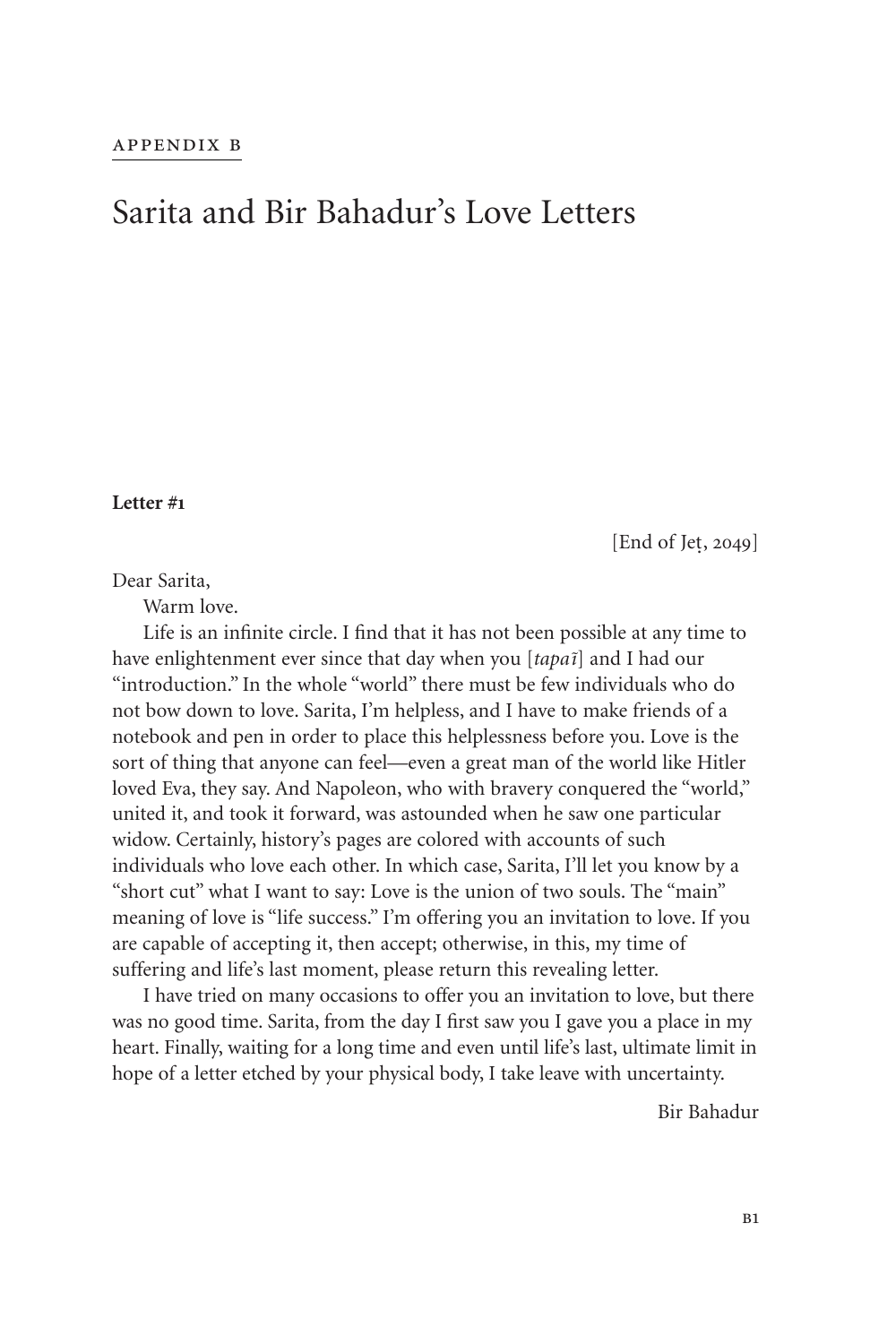# $\mathscr{H}$   $\mathscr{H}$   $\mathscr{H}$

## **Letter #2**

Date: 2049/3/5

Time: Around 11:00 at night Place: In a deserted room

Dear Sarita,

Extremely pleasant remembrances.

In particular: Actually, there is no news or novel presentations that must be written. Because you didn't return but instead accepted the first love letter I have ever written in my life, giving a "reply" in a contented manner, I am distinctly grateful. I received the "reply" you gave only today, so I couldn't finish a "second letter" before this. Yes, Sarita, love is not life's means for titillating trickery; one must love truly and actually. And so, let's do so, and let's keep doing so. Let's neither of us engage in deceitful actions. My true thoughts are none other than that. This is only the "second letter" of my life.

Sarita, also give me your photo, okay? All right, Sarita, what more should I write? After writing it's never finished, so for today I'll defer. The rest we'll discuss slowly when we meet. Awaiting your letter and trusting,

Bir Bahadur

The source of the water coming out of the hills can dry up, But the tears coming out of my eyes cannot dry up. You will be able to forget me, perhaps, But I cannot possibly forget you.

> Your friend who remembers, Bir Bahadur

[In English on first page of stationery:]

'Tis better to have loved and lost Then [*sic*] never to have loved at all.

Tennyson

 $\mathcal H\quad\mathcal H\quad\mathcal H$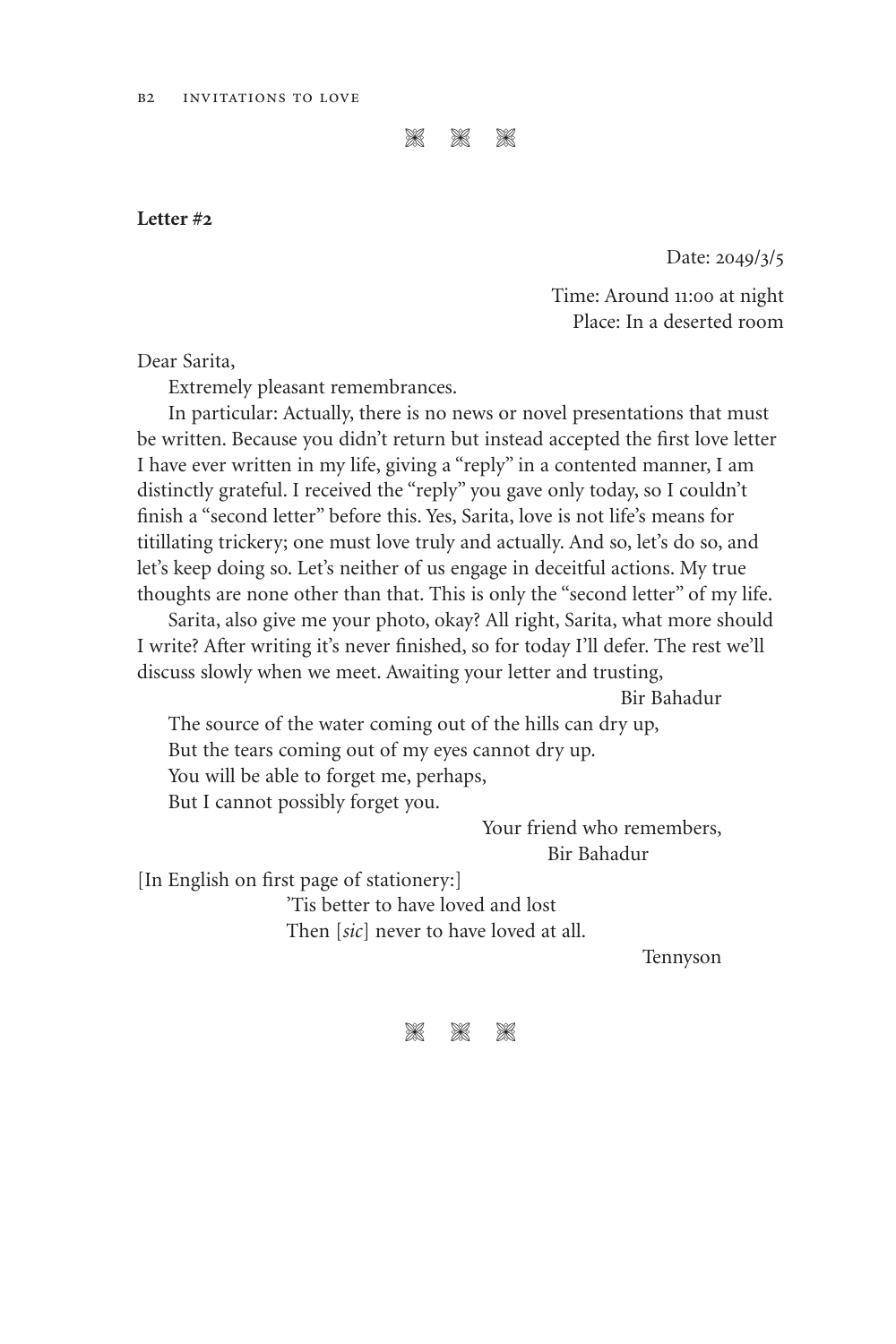Date: 2049/3/11

Place: In a deserted room Time: 11:00 at night

Dear Sarita,

From wretched Bir Bahadur hundreds of thousands of remembrances and love. I am well; I hope you are well, too.

In particular: Actually, there is no news, or novel presentations, that must be written, only past memories of you keep tormenting me. Under these circumstances, I'm going to etch only two or four words. Sarita, love letters, even without the give and take of conversation, remain in the form of a true trace until the end of life.

Trust me, you are the first person I have ever loved. Love shouldn't be really steady on one side only; it must be steady on both sides. So, love truly, you also. I, too, will put aside my heart for you as long as my life lasts. Life is such an understanding of trust that if anyone moves forward to interfere with you and me, once we show that individual the actuality, it will no longer happen. Love is not the sort of thing that is the impudent one's means for titillating trickery.

Sarita, before today I used to be the sort of person who, upon hearing the sound of the word *love,* used not to want it. You also know this.

In our "section" [i.e., class], with the exception of you and Jhili, I have yet to speak to any other girls.

Sarita, why have I changed so quickly that my own soul can't even explain it? Thinking of the relationship between you and me every moment, at all times, your image keeps appearing. When it's time to study I make an effort to forget, but this heart's beating won't obey. In this way I'm delayed all night, and as it gets light I feel like I've gone to heaven.

All right, Sarita, there were thousands and thousands of things to write, but just writing isn't enough; when we meet it'll be complete. Saying this much for today, I'll defer the rest. Goodbye.

May it not only be in my imagination, But may your feelings also grow. Love is not just for today;

May it endure until the very last moment of life.

Bir Bahadur

[In English on first page of stationery:]

Two souls but with a single thought Two hearts that beat as one.

Anon.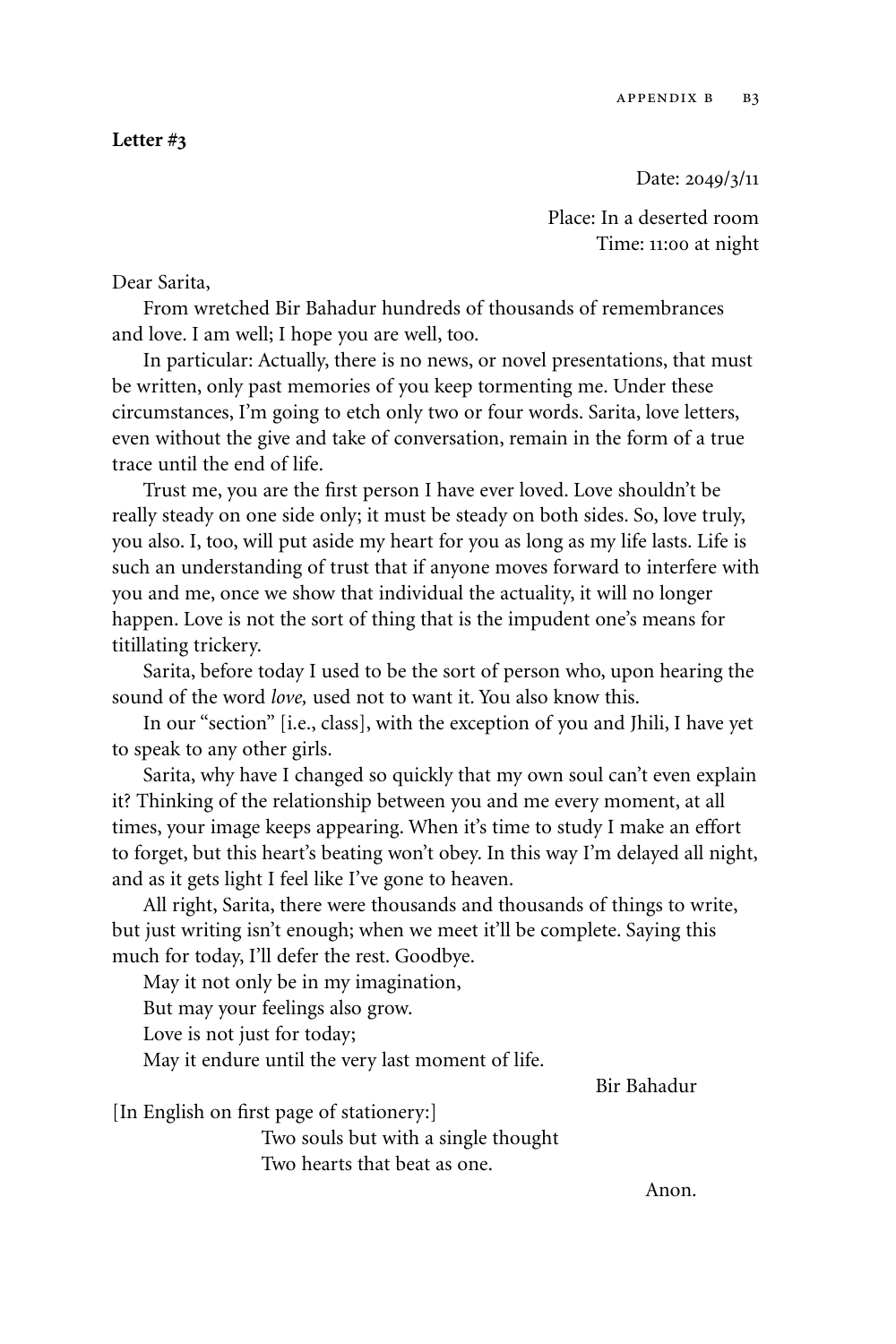# $\mathscr{H}$   $\mathscr{H}$   $\mathscr{H}$

#### **Letter #4**

Date: 2049/3/16 Time: 12:00 at night

Dear Sarita,

From wretched "B. B.," heartfelt remembrances. I am well and hope that you are well, too.

In particular: Actually, there are no new feelings of mind that must be written, only images of you and my own pitiful agonies make me want to comfort my heart by writing just two or four words today in this short letter.

Sarita, trust me, I'm not loving you in order to make a game out of your life. In my life this is the first time I have ever loved, and it's with you. So, I don't know many things. Yes, in your feelings that kind of hesitation may exist, thinking that I might deceive you, no……?

Make an effort to forget that kind of doubt. Let's not control each other's "life," making a game out of it. Let's make an effort to make true promises.

Life will be bright.

Sarita, life is made up of trusting, trusting; without trust nothing will succeed.

Love is such a thing that between two lovers "life success" occurs. Don't you think as if life were desolate. In other words, it's not enough for only one person to give true promises. It's not enough if only one person gives onesided love. Both must depend on truth, and only then will it be possible to find the road to nothing other than success.

Sarita, it seems to me that if two people allow feelings of mistrust and doubt to come between them, then in such a condition in which fears and apprehensions torment, love will only be partially complete and will continue to be so. Therefore, trust me. Yes, I can't say that I won't also have such feelings toward you, but moving those feelings far from me, I am offering you only true promises and will continue to do so. I'm helpless, Sarita, as long as you won't look toward me with feelings of trust. Until then I'll keep worrying.

Yes, there may be boys these days who have written letters only in order to gain experience with girls. I can't say that's not so. But the connection between us binds so strongly that even life's most terrible cruelty couldn't cause a separation. If you also love truly, then there will be truth between us as well, and if neither of us tries to make a game out of the other's "life," then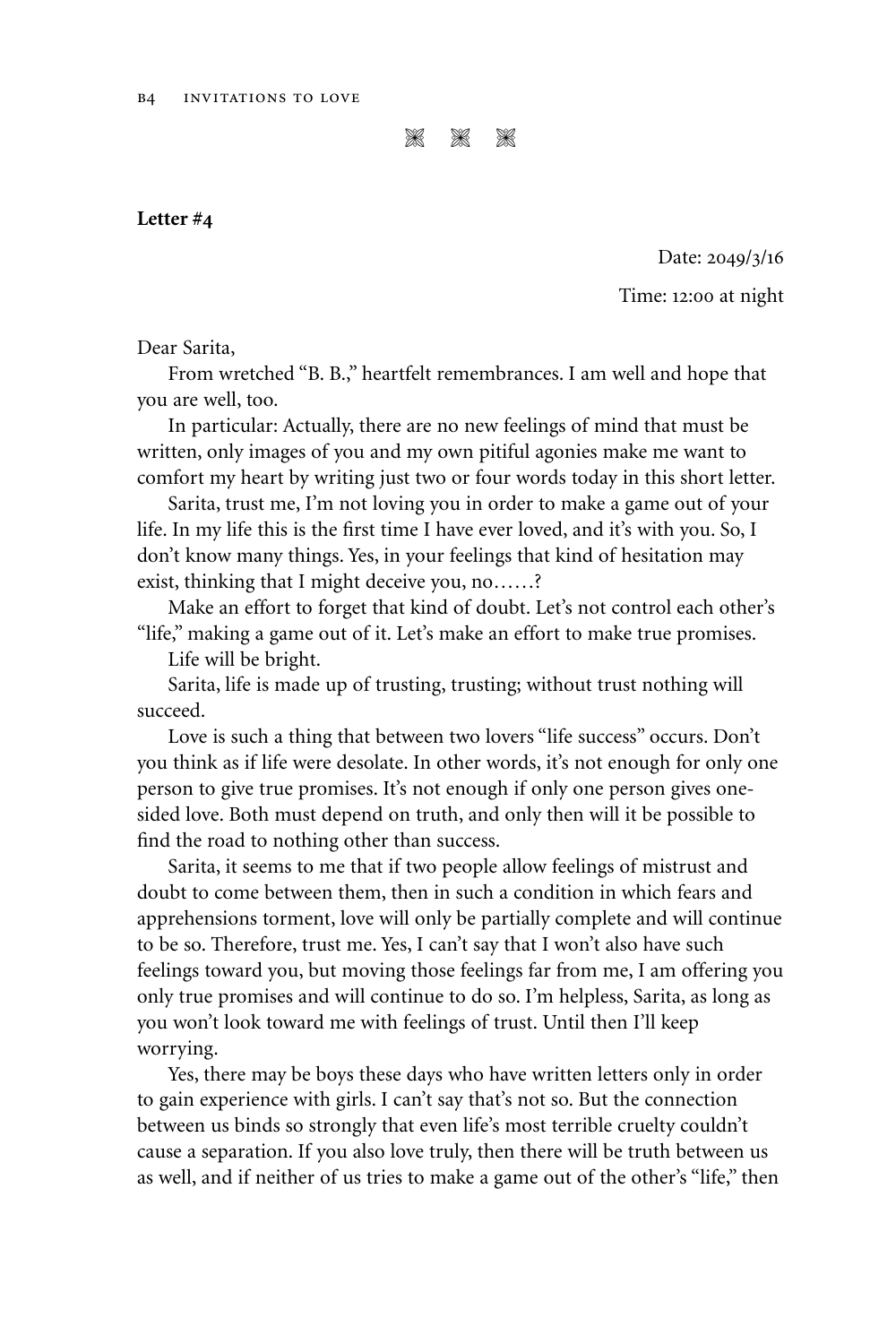between us there will certainly be the strongly binding connection of "life frind" [*sic*].

The future is bright if we continue to love truly. Wait, and I'll also wait. May separation never occur once a union has been created.

I will love you truly. Even if difficult actions torment me, I won't hesitate to give up my life for you. If you also want to spend your life together with me, then certainly the relationship of life friend will bind us strongly for sure. [crossed out: If you don't wish to love truly, then, still, nothing's been broken; separation can be prevented.] But let's not turn the future into darkness. I also want nothing but that; I love you truly. No matter how far away you might be, certainly you will have success if you create a life friend. Saying this much, for today I'll say goodbye. At a future time there will be complete union. Saying so with hope, goodbye.

Thousands love, it seems, But let's keep on loving truly. Life is an unlimited time, it seems; Therefore, let's try not to deceive. Let's keep truth steady No matter how difficult it gets. Let's keep on loving truly. We will certainly create a sign of success.

> Waiting in expectation, your faithful Bir Bahadur

[In English on first page of stationery:]

Two souls but with a single thought Two hearts that beat as one.

Anon.

#### $\mathscr{H}$   $\mathscr{H}$   $\mathscr{H}$

## **Letter #5**

Date: 2049/3/23

Dear Sarita,

From "B. B." unbreakable remembrances and boundless love.

In particular: A circumstance for clarifying words doesn't really exist; only because of past memories of you am I coloring this small piece of lifeless paper.

Sarita, I am extremely grateful to have received the letter you etched with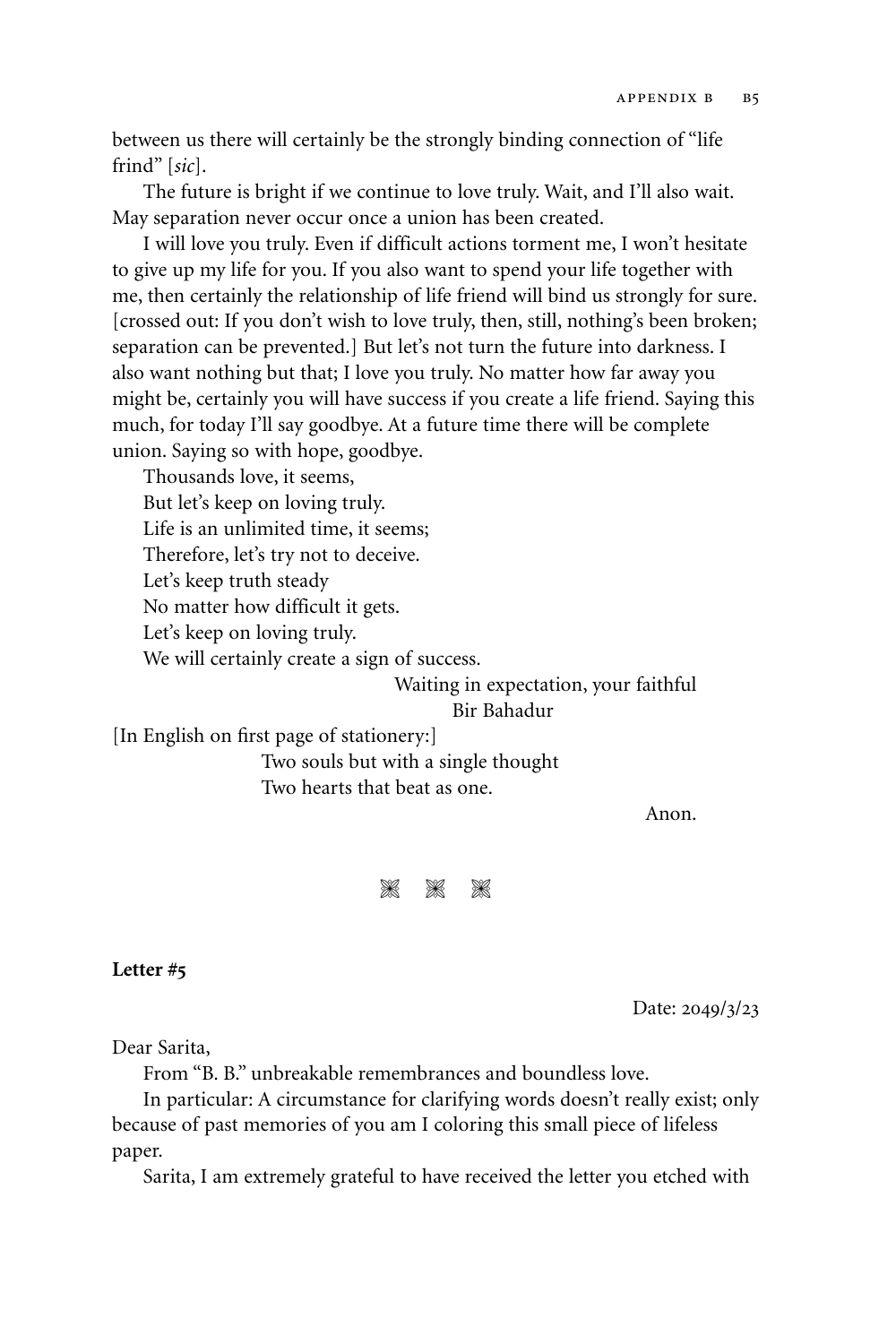your physical body, and the photo. It seems to me that if there are no actual feelings between two people who love each other, then until the end of the lives of those who love each other, no existence remains. Therefore, by means of just one letter the road of trust cannot be followed because one must explain one's own personal matters not only in writing but also verbally. We have already exchanged many things through letters, but we have never sat at any place and made our own personal feelings of mind clear and distinct. Because I'm helpless, let's sit in some deserted place and talk.

Sarita, trust me; I won't deceive you. Touching my beating heart, I say that until my life's last moment I will keep you in my heart. Now, make an effort not to put on me the distressing responsibility for the titillating trickery or deceit of others in matters of love relationships because in my heart I absolutely despise such titillating trickery and such mimicry of love. "so that no because by other letter" [*sic*]

Yes, there are many boys and even girls who destroy each other's lives.

But may such a condition not exist between you and me. From me it will not be at all, trust me, but what there will be from you depends on you alone. Let neither of us between us do the sort of thing that would be a blow to the other's "prestige."

Life is awaiting those who love truly. Therefore, Sarita, the connection between you and me is getting closer and closer. Let's wait. Certainly, separation won't occur after a union has been created. Therefore, let's keep making an effort to lengthen the true road. Certainly, we will create a sign of success. May our love reach a place where we can in our lives overthrow any difficulties that arrive and obtain success. Such are the feelings of mind between lovers.

Sarita, with this letter is a photo. Put it away with extreme secrecy. It's not that good. Still, I'm giving it to you under compulsion. You have to give me a passport-sized photo, you know. All right, Sarita, I certainly won't deceive you, but don't refuse to talk out of shyness. In letters you use very literary [i.e., standoffish] words, but make an effort to change that habit. It's getting to be exam time. Make an effort to study really hard. Everything else will be fine because "student life is the very poare" [*sic*]. That's all for today. Again, until a future time, goodbye.

> Staying in your imagination,  $R^W$

VII VII VII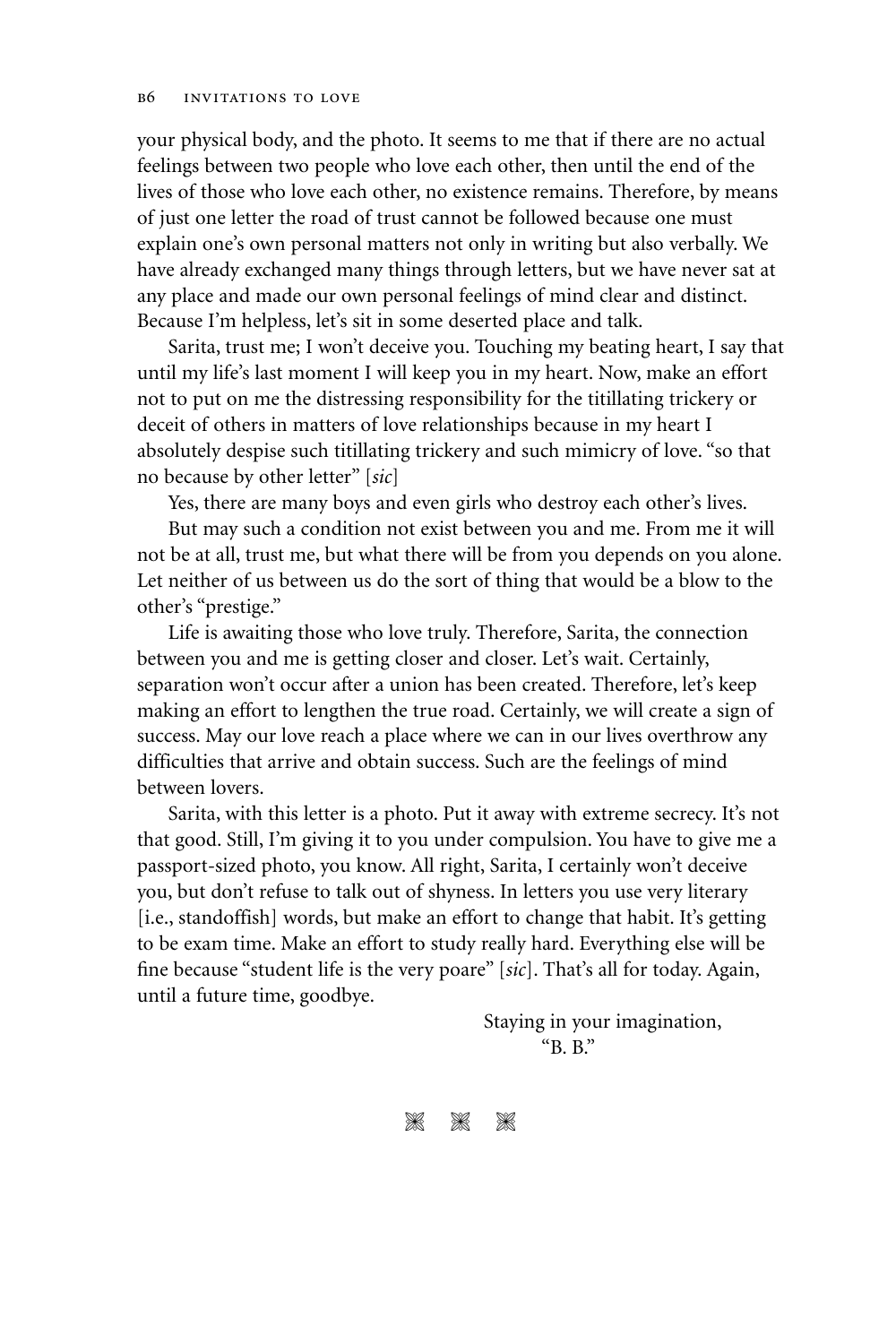## **Letter #6**

[No date. This letter was in fragments, worn from having been read so often and from having gotten wet.]

## [PAGE 1:]

. . . feeling this way, I'll etch out two or four words.

Sarita, how many different things I've written to you, and yet you still don't trust me, do you? I can't understand why you've made fun of me because in relation to "Love" I have no knowledge about anything. I can't discern your heart/mind's feelings. The reason for this is that even though we've exchanged many letters about our "Love," we still haven't talked verbally. In every letter I write that we should sit in a deserted place some time and make clear our real feelings about life. But you haven't paid any attention to this suggestion in any letter. Also, the day before yesterday you went to see the film only out of obligation, and you wouldn't agree to anything else, either.

Sarita, if you think such things about me, it will be a great sin. In my whole life my heart/mind probably hasn't suffered so much. The stuff in my "English note" notebook—the four or six lines about a love letter, or about marriage—that letter was written by a "Teacher" from my village. He requested permission to marry a girl there, it seems. The girl's father and mother didn't like him. Maybe the girl didn't, either. The girl's older brother said they'd give her away only after looking into the boy's earnings and wealth. The brother went to that village and . . .  $[PAGE 2:]$ 

. . . [your] having written such a thing amazed me. That Brahman girl [the one who told Sarita about the entry in his English notebook] can't understand Magars. That you should have made such a terrible thing out of such a small matter—forget it. There's nothing else to say. I don't even know that girl, never mind saying anything about "Love"! In the end, the teacher didn't marry that one; he married someone else. That's all there is to this matter. Trust me, Sarita, this is only the first time in my life that I have loved anyone, and it's you alone. I certainly want it to get better and better. In the end, if you don't make an effort to forget me or to deceive me, you alone will be my "Life friend." I will definitely marry you if you agree to do so. Yes, I also trust that you won't deceive me, but what's in your heart/mind depends on you alone.

Sarita, the reason I said I gave you my photo only under compulsion was because it's a little bad, not because I didn't want to give it to you.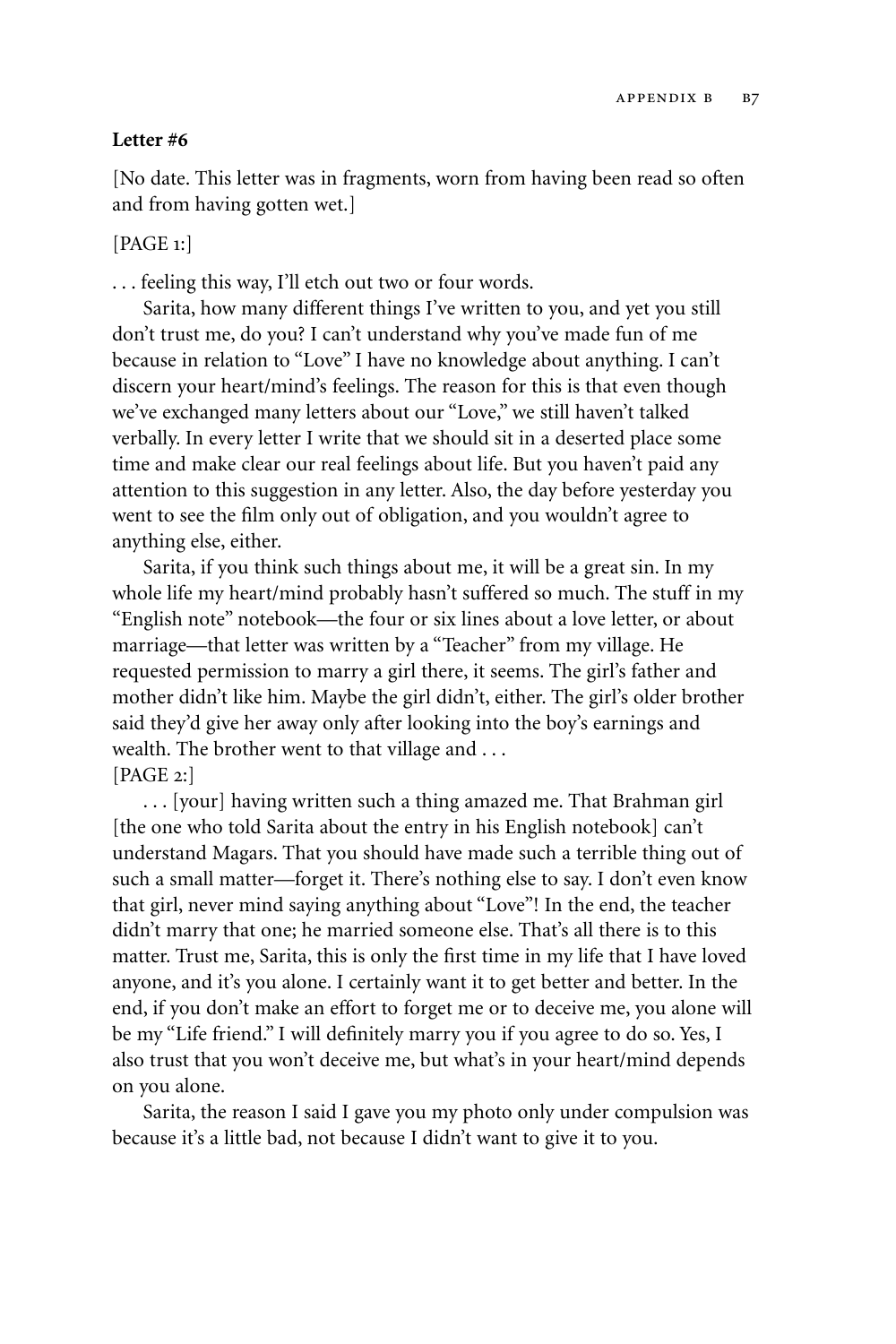Sarita, let's both make clear to each other in a trusting manner the matters of our heart/minds. And let no one have a "mood change." My "Habit" is to continue with an action once it's started and to worry about it. Why shouldn't I worry? My habit is to quit it only after it's complete. Why shouldn't someone make a difficult request of me? I'll make an effort and with competence will obtain success.

I have complete trust in this.

 $[PAGE 3:]$ 

If you really . . . you are awaiting, then your . . . there are your older brothers and sisters . . . I have forgotten. Or if you really . . . Again, our studies, too, will be disturbed . . . after taking "2nd year" exams, we'll do it . . . we'll do it. I'll . . . the second year . . . nor having requested permission properly, to marry . . . the kind where they go along with it; otherwise . . . no one can find fault.

Our age also isn't that ... to marry so quickly also . . . Wait, Sarita; I'll . . . you . . . I won't  $\dots$  Yes, Sarita, I, too,  $\dots$ I keep floundering . . . thinking of . . . our own bright future . . . families . . .  $[PAGE 4:]$ 

. . . going to do it

. . . I don't care about girls

. . . you trust; rather,

. . . I won't be able to trust, either

. . . it seems.

. . . relation is my decision

... Write ... without being shy because

. . . to be shy these days with me

. . . is there, if on campus

. . . after marrying you, what

. . . I certainly won't deceive you

. . . Try to . . . these things

. . . if you feel . . . All right, Sarita, I

. . . trusting in you fully

. . . if you have honor and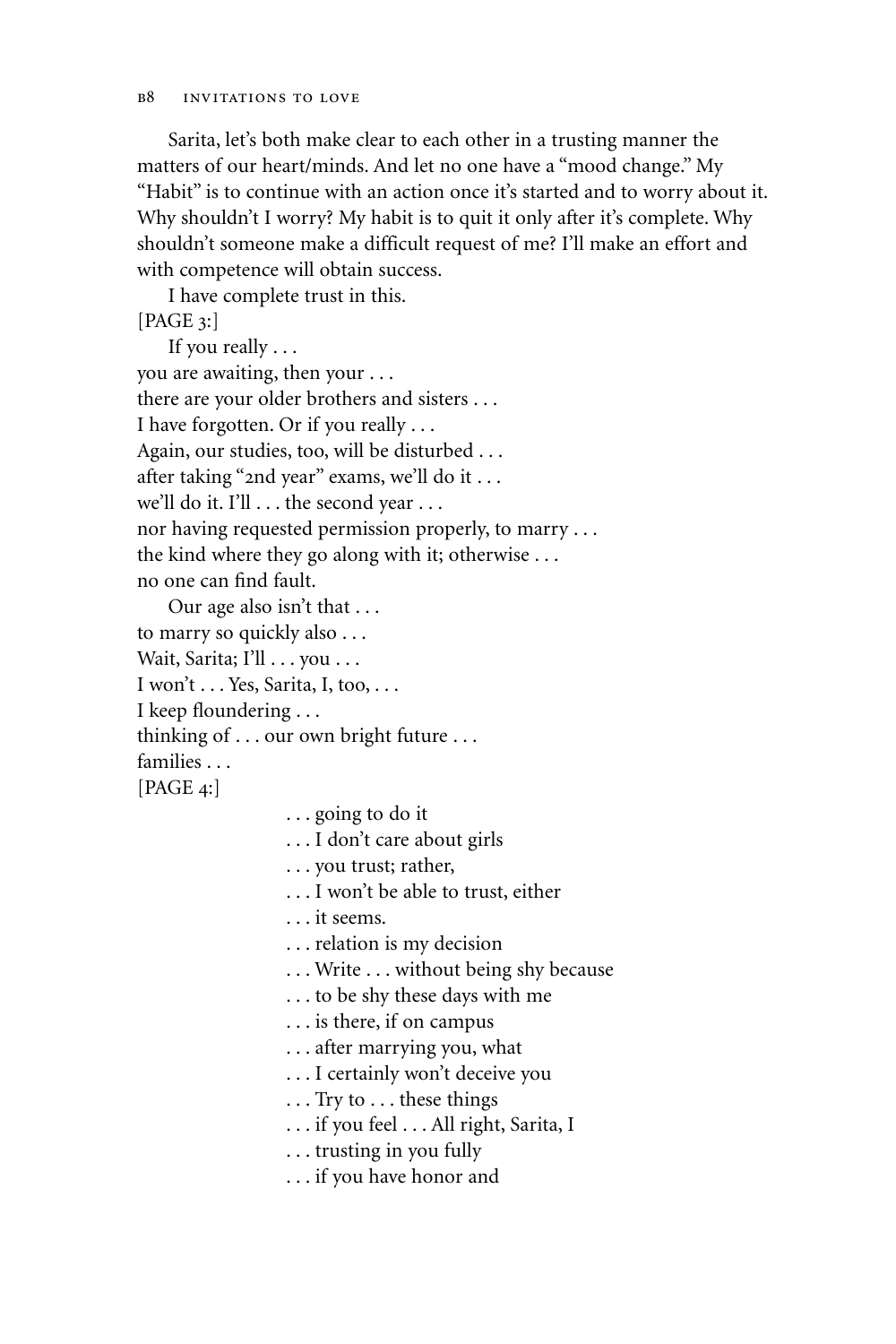. . . All right, Sarita, one day some . . . I'll do it . . . Only in letters. . . the whole . . . if you're bored by it, rip it up . . . I await . . .

VII VII VII

**Letter #7**

Date: 2049/4/5

Morning, at a peaceful time Because past memories of you keep tormenting me

Dear Sarita,

With daily remembrances, boundless love!

In particular: There actually wasn't any reason to write, except that I can't forget past memories of you either day or night. What to do? The human condition causes one to be coerced into performing difficult actions in order to achieve success. Therefore, if there is a complete action to do for a particular condition, unless one makes an effort to stretch out that work, it will certainly be unsuccessful, and others as well.

Therefore, Sarita, when your and my relationship, or "love," had its "state" [i.e., start], from that day on I have been conducting our dialogue with full trust in you, and until the very end of my life with trust in you I will not make an amusement out of love. I had trust at that time when you didn't trust fully, but I have reached a condition such that if you passed your life with someone other than me I would accept it with suffering if that is what you want. Sarita, how do you feel about this? But I already consider you to be my life friend; I'm keeping you in my heart. My life friend is none other than you, and yours is none other than me. In other words, let's both have feelings of trust. It's only because I want you that I've sent you letters through [the grace of the god] Ram. I already knew about your familial and domestic relations; it was only your "careter" [i.e., character] that I didn't know. If I had been intending to "love" only for entertainment and "time pass" [i.e., to pass the time], I wouldn't have given you my correct "address" and I wouldn't have described my family relations correctly. Trust me. If you also love truly and only because you want me, then don't attempt to start a relationship with anyone other than me. Also, even if you have restricted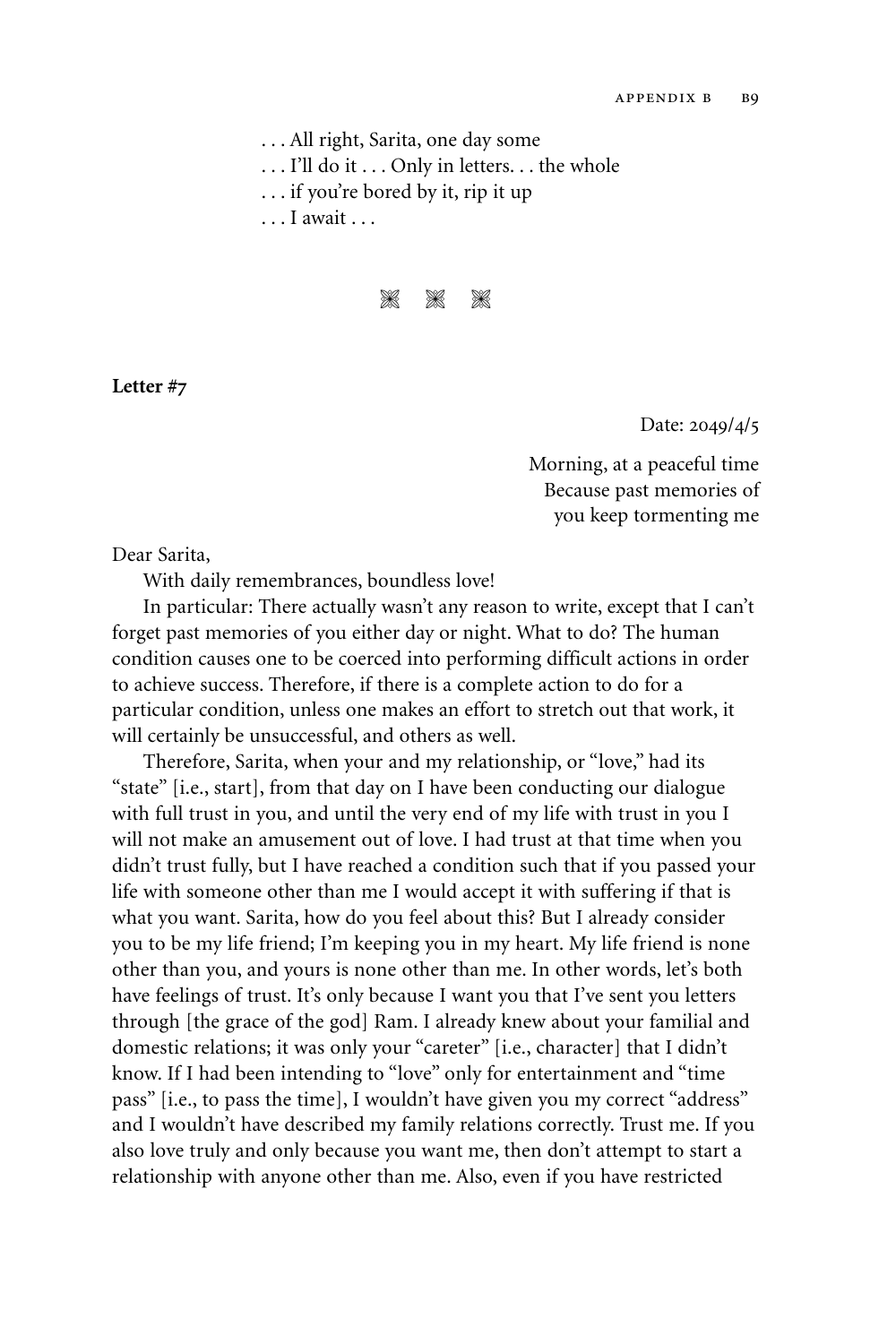yourself to a momentary love, then I will be compelled to say "O.K." I really trust you—actually, what talk has there been, after all? Only from your letters have we gotten to know each other truly. I just won't start a relationship with anyone other than you; if it works out well, I'll just wait for you. There's no proposal [from my parents] for me to get married at present; when my older brother marries, then they'll make a proposal. I intend to marry boldly on my own. But if your father and mother propose to give you to a rich, handsome boy and you don't consult me you'll commit a great crime. Remember this well. These days a marriage certainly won't take place without conversation between the boy and girl. Conditions used to be such that when a daughter's father and mother gave her away in marriage, she was forced to go. But under today's conditions, the law doesn't allow this, and it's against the law. These things you know as well because you're not uneducated. If you have a strong wish, no one can interfere contrary to it. Sarita, there's no connection between good and bad for me. A "simple" sort of girl suits me, and you're "simple." Because it always seems to me that I'm "simple." I'm fed up with today's changing "fashions" and "stale" [i.e., styles], not because I can't follow these "fashions" but because I'm sick of seeing them. The difference between rich and poor is distinguished not by "fashion" but by character and conduct. Sarita, drinking and smoking aren't good. Yes, I also know that up to now in what I have spoken and written to you there are no lies. I only use chewing tobacco, and even that I can quit. Yes, Sarita, boys are like that. They've probably written you "love letter[s]" without restricting either truths or falsehoods. There's nothing in that. Either you didn't have the desire to accept them or they clearly went elsewhere after a short time. How would I know? A person who hasn't done this wouldn't know. This is just the first time I have written a "record" of a "letter." Even so, which……you accept depends on you alone. But my love is real, so may there be no deception for sure. I will be waiting. Saying this, I beg leave to go for today. Again in another letter we will be fully united. Saying this, I close this little letter here. Sarita, if I have written mistaken or unrefined things, remember my ignorance and forgive me.

> Your Bir Bahadur

## "O.K. by"

 $\mathscr{H}$   $\mathscr{H}$   $\mathscr{H}$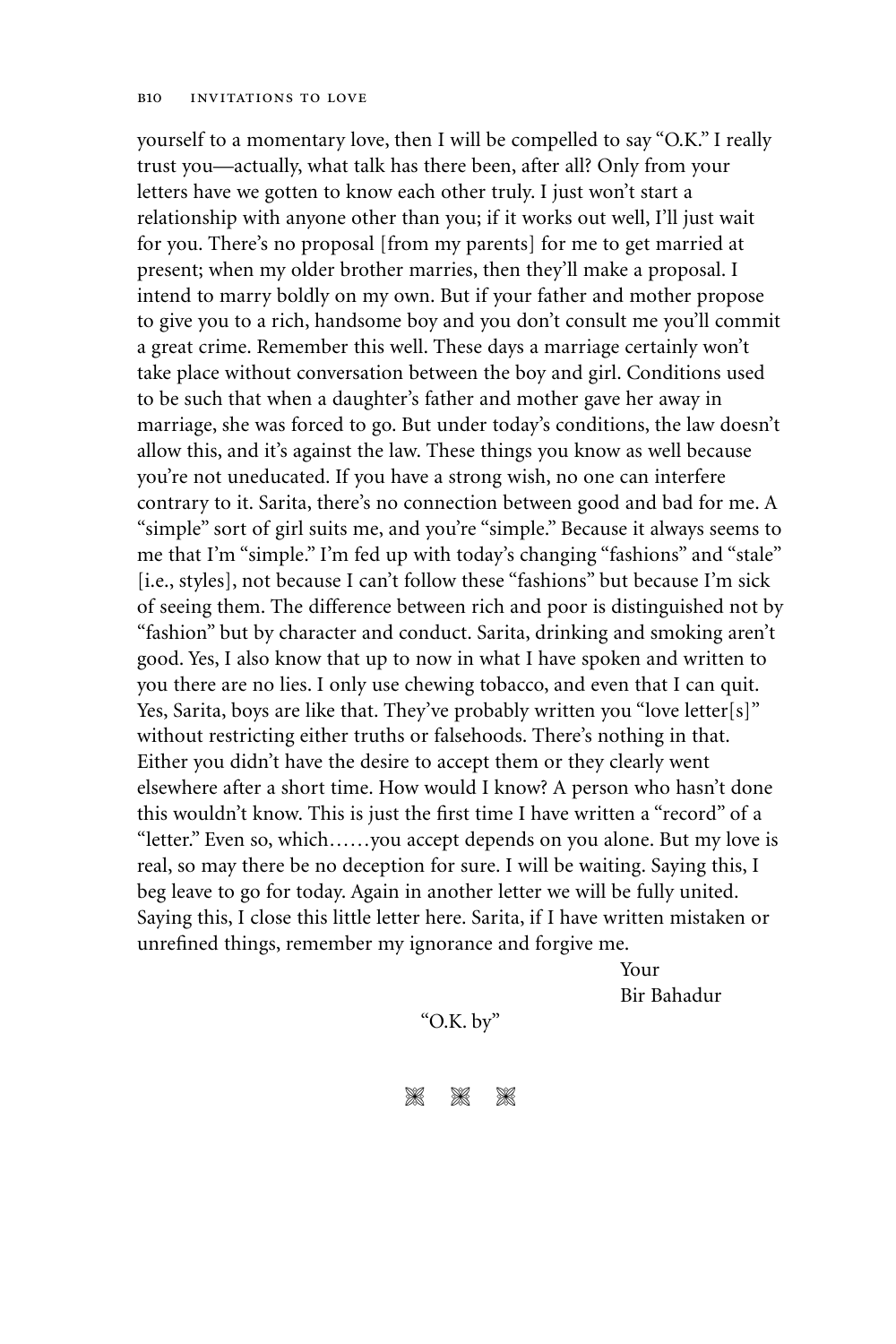Dear Sarita, from B. B. heartfelt and boundless love.

In particular: There is really no news that must be written; only because of past memories of you am I putting sense into a few words. I'm not the only one who should trust; you should trust me, too, and believe that I won't deceive you. Sarita, I also know that they shouldn't find out in our section. In case you and I become weak, it's because of that backward old-fashioned reason. There's no question that they shouldn't find out, but often they already know, but they can't say. While giving a "letter," don't take it carefully out of your book or notebook. Yesterday they saw it. Two boys were watching you take it out at that time. Later I forgot and went outside, and they had the opportunity to look at it. Why should you have given it to me yourself, why? Between two people who love each other there is not existence possible from just "letter[s]." Actual knowledge must also be verbal. Your shy "hebite" [i.e., habits] are a blow. Change a little bit. Even more than the boys in our section, outsiders like my and your families—if they find out about this at home, then I won't be allowed to study here next year; they'll transfer me. Sarita, in the future don't write things such as, "So many boys have written me letters, but I didn't go along with them!" Fine, you didn't go along with them—either you didn't wish to or else they or you broke up after only a short time. It depends only on you. In this matter, "no consold" [i.e., I'm not consoled? Sarita did not understand this phrase when we went over the letter together.]. What I want is for the relationship between you and me to be clear. May the difficulties that occur in the future not last. Also, I'm surviving in the hope of a successful love. What to do, Sarita? Now, I tried many times to suggest that we write letters a little less often and meet in person instead because if we meet every day we can write less often. The reason I called out to you at 3:00 was that only the thirsty one drinks. Because I didn't know that your "uncle" and younger cousin-brothers were there and will come there from now on, forgive me. I didn't call out to you in words suggesting a love relationship or a relationship of dishonor. Never mind. Between people who love each other there will certainly be unconscious mistakes because we're human. Sarita, the boys who wrote the letters aren't in our section, are they……? In that case, if you accepted my letter under unconscious circumstances, then the love between us in our relationship isn't under mature circumstances, is it……? I can't understand your true feelings; you illuminate some things clearly, while others are unclear. Since this is the first time I have loved, I can't understand such roundabout words because I don't have the experience. Some girls are even the kind whose appearance is such that they deliver a shock to a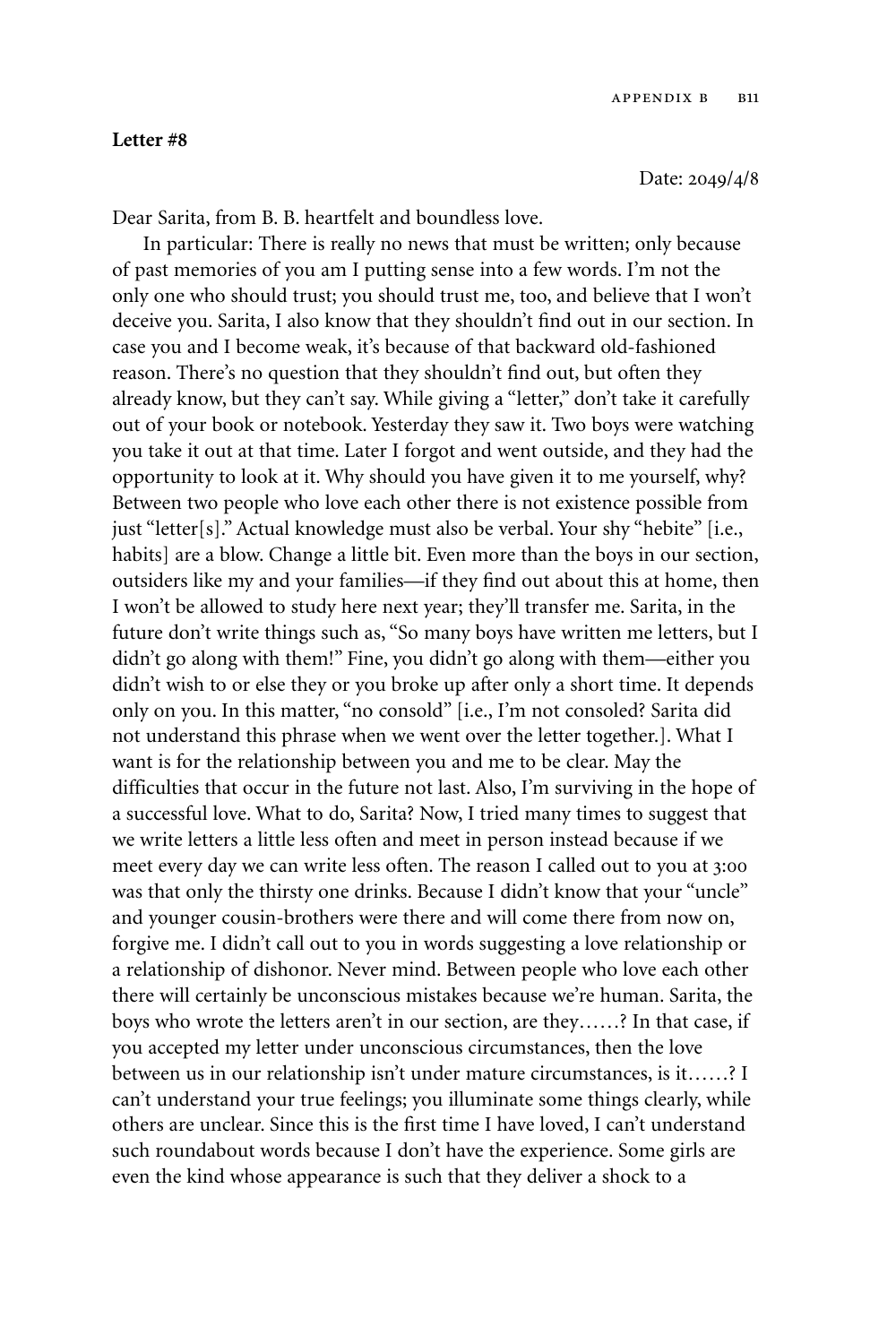"simple" boy's "life"—they make a momentary sexual relationship seem like a large feeling. That kind is extremely disgusting. Sarita, life is eternal. If you worry, it won't be possible to achieve success with anything. Remember these sound words—how to achieve "life success," how to make "love" succeed. Sarita, we can admonish each other for the mistakes we make in what we do, or if we take a worthless path, not just because we love each other but also because we are "class fried" [i.e., class friends]. That's okay—I'm quitting chewing tobacco not because I feel coerced but because I want to myself, starting with the time of the writing of this letter. All right, I want to say goodbye at this point in my short letter. If there are small mistakes between those who love each other, let's make an effort for one of us to remember that they were unconscious and forgive each other because if we illuminate the malevolent feelings when one of us is obsessed then remorse will be felt. Saying this, finally: let's not pervert feelings of true love. Not from happiness but from suffering is a person made. If I've illuminated mistaken feelings, consider it unconscious.

> Keeping on loving you and keeping my vow,  $"R R"$ "Palpa"

 $\mathscr{H}$   $\mathscr{H}$   $\mathscr{H}$ 

**Letter #9**

Date: 2049/4/21

In the morning

Dear Sarita,

Lifelong love and boundless affection!

There is nothing now to report, shall we say; only because of past memories of you and because between you and me, in our relationship, there is only separation between worthlessness and union. In our state of love, let's not take those worthless feelings into a state of doubt. This, and nothing else, is my "Real" truth.

Sarita, I don't love you in order to make a joke out of your life. I love you truly and will continue to do so. However many pitiful circumstances I must endure in my "life"—and why wouldn't they occur?—I'm making a vow to take a step toward my "new life," having full trust in you.

What to do, Sarita? Girls don't have to endure as much difficulty as boys do. This is what I want: may our separation not occur. In life, whatever society we live in, may we not be "down;" it's absolutely necessary to feel this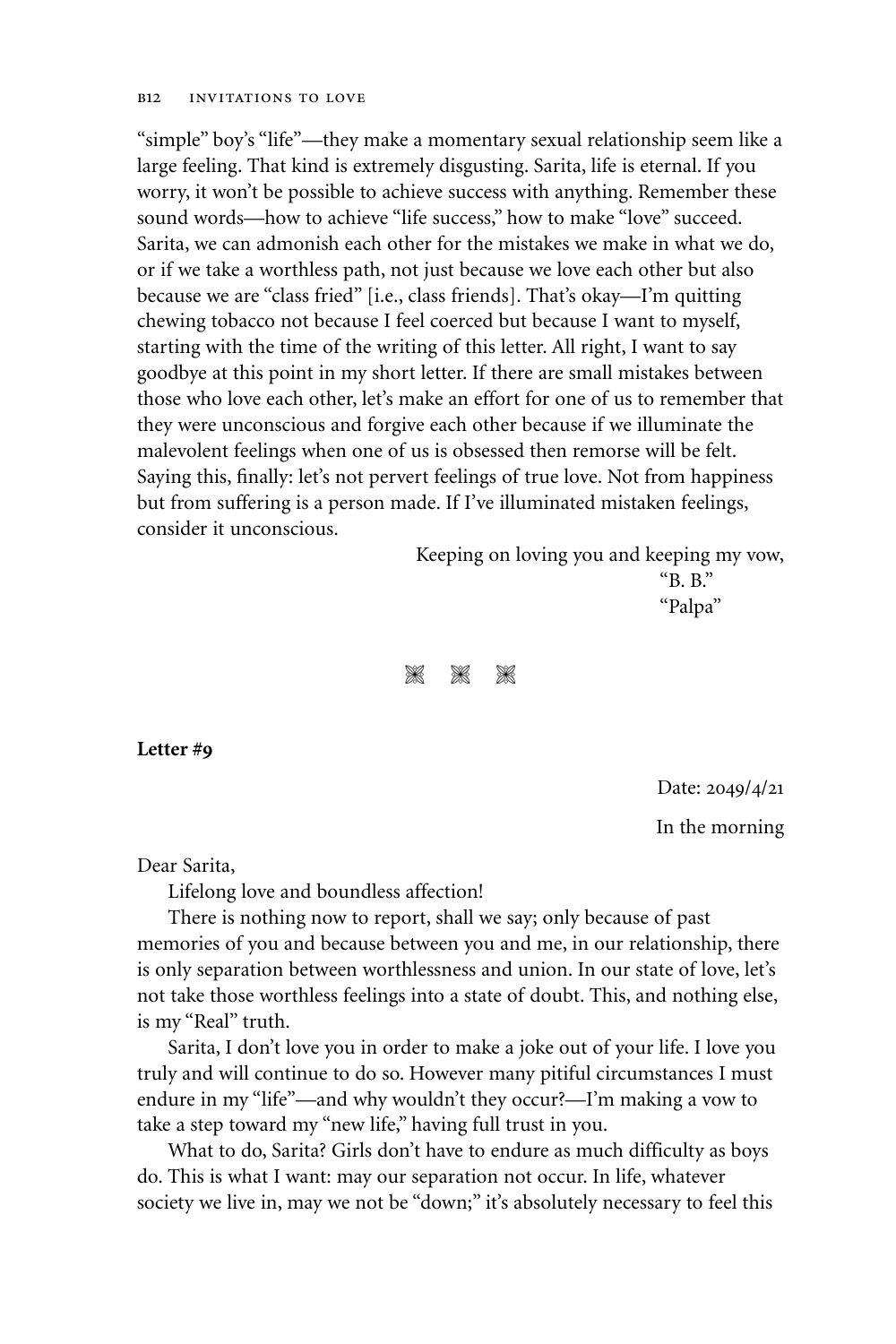way. In the struggle of a virtuous life, one certainly must endure both happiness and suffering because we're human. Every person will be tormented by some condition or other. Now is our "student life"—it's necessary to think about the future.

Sarita, what do you think? I didn't show any of that kind of feeling toward you. You said that I was angry because you didn't come to Tundikhel Field. I didn't feel that way, Sarita. Yes, I didn't know that your "relative" [i.e., relatives], related people, come there, so……They were there only for "some time." The actual reason was nothing, but you had the wrong feeling. It's nothing. If you have that kind of feeling, you yourself will suffer.

Again, at that time, when I gave an "arder" [i.e., order] to write letters less frequently, it was natural for you to anger quickly and have feelings of suffering. Yes, the reason I said we should write letters less often wasn't because I was angry, Sarita, because they can illuminate one's feelings every day. If we speak and laugh in class, everyone will say there's "love," and that's okay—you can say it, I can say it, or anyone else can.

If one keeps one's own spirit pure, then that kind of doubtful feeling goes away. Again, you're extremely shy and you have no desire. It's bad for a "student" to have shy "habite" [i.e., habits]. Sarita, the love between you and me will not possibly be broken up by me—don't even ask yourself, will he deceive me and leave? The "love" between you and me will not be broken up under any circumstances, and no one can do so, including my mother and father. The reason I went to Kathmandu was that a friend's "T.C." [i.e., teaching certificate] and citizenship papers had different birthdates on them, and so it was necessary to go to the Ministry of Education. We tried here, but it didn't work. On Sunday morning, because we couldn't get the stamp here in Tansen, our brother-relative in Bhairahawa sent us to Kathmandu, and I returned on Monday. There was really nothing else; I couldn't write while I was in a hurry.

All right, Sarita, don't under any circumstances have the worthless feeling toward me that I might deceive you. What's inside you depends on you alone. Forgive me for not being able to see a film when you suggested it. Again, we'll see it—there's plenty of time. Otherwise, there are other films left to see. Again, "exam[s]" are approaching. Let's study, okay, as much as possible. Sometimes entertainment is necessary. It's not good to be too absorbed. Sarita, during the time of exam break, we'll sit down one day and have a discussion about true love, okay? "O.K. by Sarita you get me any time"

[no signature]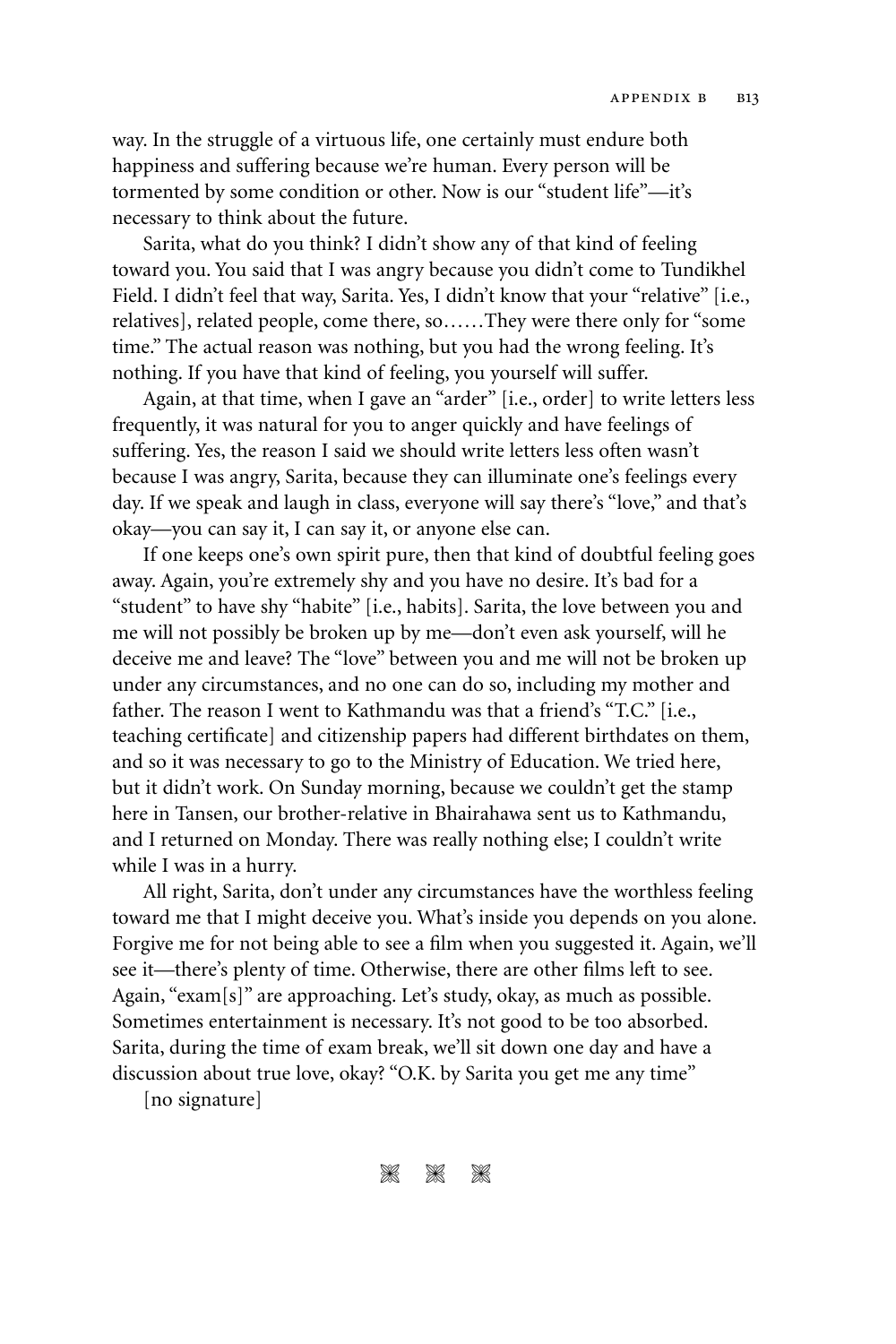## **Letter #10**

Date: 2049/5/8 While past memories of you are tormenting me

## Dear Sarita,

From "B. B.," daily affection.

In particular: What news is there worth writing, after all? Let's just say that I offer you actual, pure love and will continue to do so my whole life, right? The main thing is that when I told you the reason we should write letters less frequently, those suggestions made you think things might change. But the misfortunes you thought might happen never occurred. You'll even forget you thought such things, right? Where is the sense of separation? I don't feel anything from my perspective. Nothing is contrary to true and real feelings and cannot possible be so. You said not to get angry because you wrote a letter; that's making me suffer. When I told you not to write letters so often, I said so with an extremely unkind heart because I wanted to understand whether you didn't want to meet in person because you were shy or because you didn't want to. But these days your shyness has decreased, hasn't it? Thousands can love, but thousands can't offer loving, true love.—Sarita, memories of you come to me, too, at all times. Love is like this, it seems. I'd rather have memories of my family—younger brothers, younger sisters, as well as my father and mother—because such memories wouldn't come so often. But memories of you make me feel guilty at all times and under all circumstances. When I have memories of you I look at your three former photos when I'm alone. Because of my daydreams I also keep seeing you in my nighttime dreams. What to do? What does worrying get one, after all? When love and affection have become steady, one will certainly be able to obtain the things one has thought and worried about. It's natural for things to be early or late because time is even more complicated than circumstances, it seems. In actuality, for a loving couple, even a shocking rumor can't break down such a huge feeling. Yes, it seems that love is found not after searching for it or buying it, right? Sarita, don't be suspicious that I could possibly at any time feel like breaking up; it is not possible for me to deliver a blow to your life. If I survive on this earth all right, we'll spend life's suffering and joyful days laughing and laughing; we'll share joy and suffering. This will be the goal of true love.

Sarita, just the other day in relation to that……It seems to me that you felt bad because I did it. Because this is the first time in my life that I've loved and that I've had a relationship, I, too, felt so……But between those who love each other truly, this sort of thing seems to me to be "vary simple" [*sic*] because since we're human to ask for and receive forgiveness is no big thing. Even though it was my suggestion, you went along with it reluctantly. Right?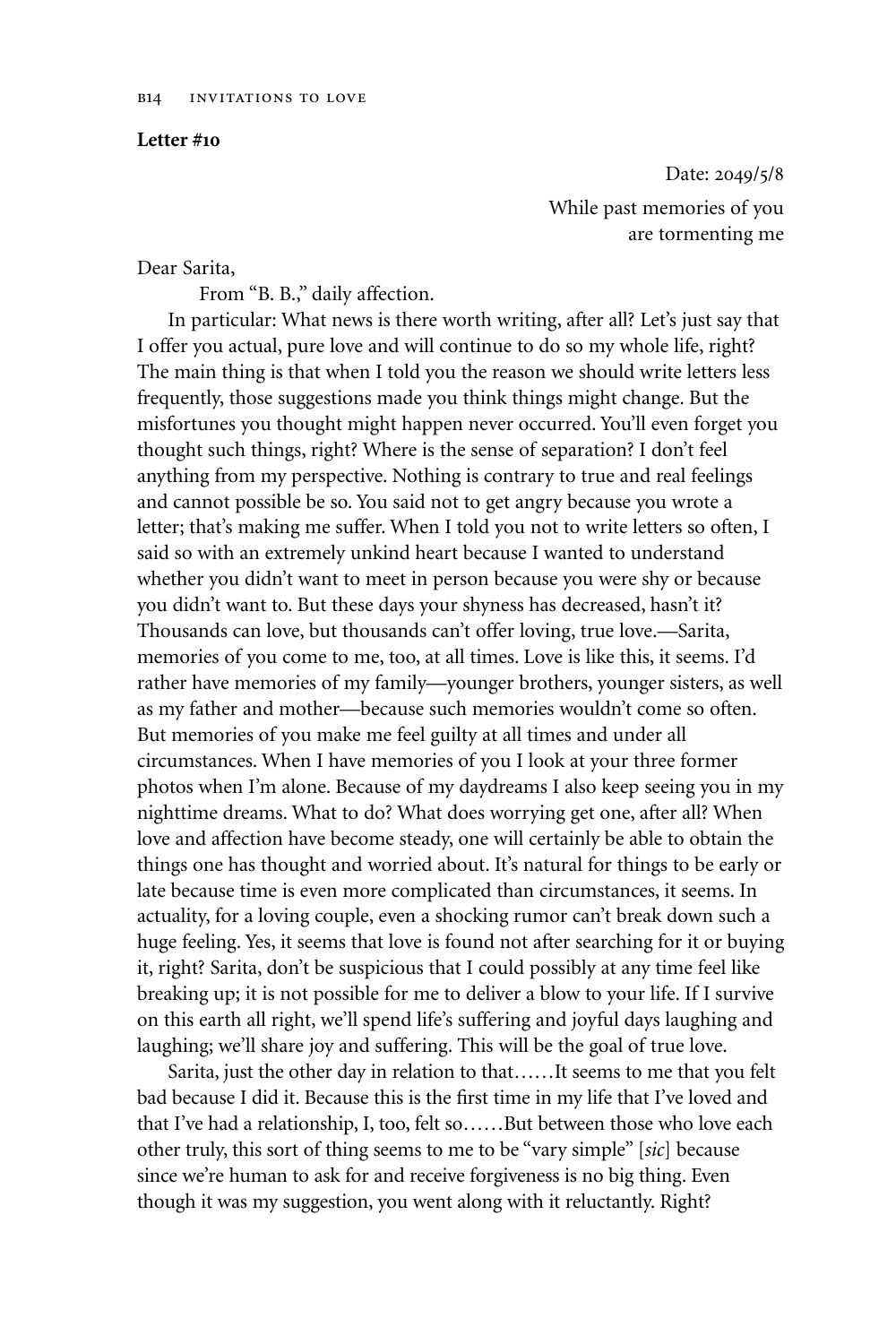Whatever happened, if I made a mistake, please forgive me. "Sarita—I expect love is not happy to youg thong so that real love is can abou done do not" [*sic*].

Sarita, it seems to me that a blow cannot be delivered to a loving couple in the absence of circumstance and time. Having said this, "exam[s]" are approaching. Let's try to study hard, even if we only "just pass." What is there to say, after all? You might know even more than I do, right? I can't guarantee that I'll pass the exam. If passing depends on diligence, then I have hopes. Then again, how can I show my mark sheet at home if I get only the minimum fraction required to pass? With a lot of fear. And now I'm trying to get the power to think for myself. Let the difficult "subject[s]" come—let's try. I'll teach you what I know; you can teach me what you know. If we sit together and study, nobody can say anything; they can't talk. If not, then sit in your room and study peacefully. The relationship between us, between you and me, is continuing. It feels like I've written too much; we'll say goodbye, okay? [Written sideways alongside poem below:] It's extremely difficult for girls that's okay; sit in your own room and study.

> Not just in real life but also in my dreams do I keep loving you. Not just for a momentary, titillating fling but until the end of my life……

"I hoped in your letter. Sarita you meet me any time thank you your lover by B. B." [*sic*]



**Letter #11**

Memories of you keep tormenting me even in this time of preparation for "exam[s]"

Date: 2049/5/23

Time: 2:40

Dear Sarita,

From "B. B.," daily remembrances and affections of the past. In particular: There are no past agonies that must be clarified, let's say. And yet, since your love has become an actual representation, not just a daydream, I can give particular consolation to my own beating heart.

Yes, human life demonstrates the life cycle, it seems. When unacquainted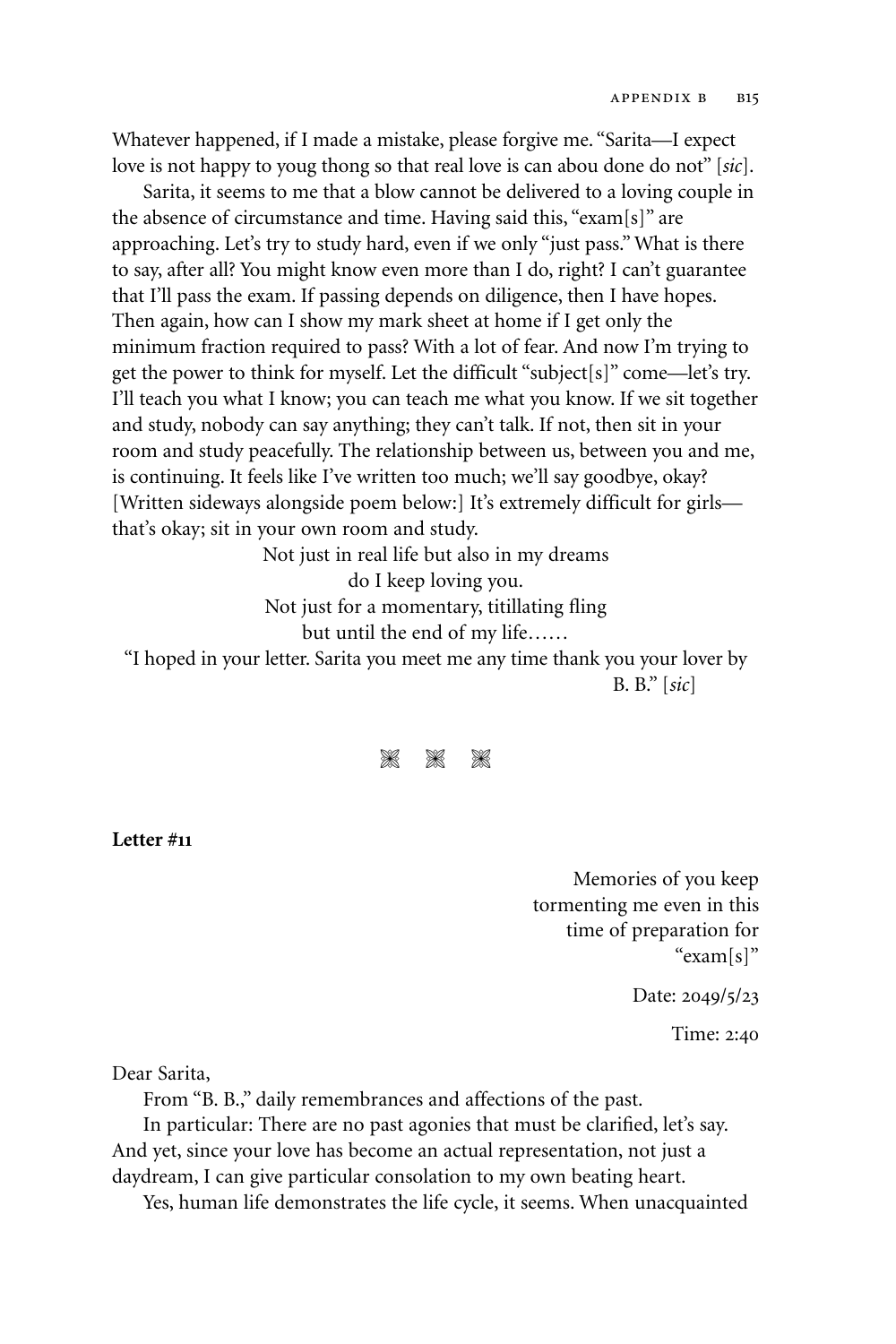people are introduced, "young" men and women become loving couples. Also, even in that condition there is a sense or a possible sign of lifelong love, it seems, right……? The relationship between you and me is slowly……developing that kind of feeling.

Following actual daydreams, on every page of "old and new histary" [*sic*], "Real" things worth writing about are presented to me after theoretical, learned people have sorted through them. And it seems to me that love is the kind of thing that……, it seems, one can't describe by price and weight……It seems not to be so.

In life one has to experience everything on one's own, I find. Until the relationship between you and me started, just hearing the word *love* used to make me sick. Life is like this, I find: when something hasn't begun yet, blows can be delivered to it; but even when things are started with active and capable feelings and with contentedness, it's natural for them to take some time to complete, otherwise wishes will be destroyed. Even if a large ship comes across a terrible storm, it'll be shaken for a moment. Similarly, every time and circumstance has created my true feelings, and that's what it feels like to me, right……?

A life of titillating trickery can theoretically attempt to cause a loving couple to fall apart. But if one attempts to join clarity and truth without delivering a blow to theoretical ideas, one will obtain the appearance of the acquisition of truth, and whatever goals one has will certainly be successfully obtained.

Yes, sometimes when, because of a lack of time and circumstances, the things one has thought about and risked can't be done, one must worry. This is a natural feeling. If we keep on creating "Real" feelings, then certainly true and right feelings will shine clearly and capably.

If one puts forward new enthusiasm and wakefulness, then certainly there will be the appearance of contentedness, right?

It seems to me that whenever a couple becomes "Life friend[s]" or has a "marrige" [i.e., marriage], compared to the time when they first loved each other, after "marrige" their love won't change, or will it……? Or is the love only meant to obtain a marriage? Love requires neither the condition of being life friends, nor the condition of being a loving couple; from the moment when a relationship joins one to the other it will be the same until the end of their lives, and a loving existence will continue. I read somewhere that [only] before marriage one feels extreme love; if so, what is one to do? That's what the words were.

So, if after marriage interest in love is destroyed, then why is marriage so important? I find that they've lived that kind of life. Of course, it's possible that what was written was mistaken. Right……?

Sarita, what to do? At one time, who were you to me, and who was I to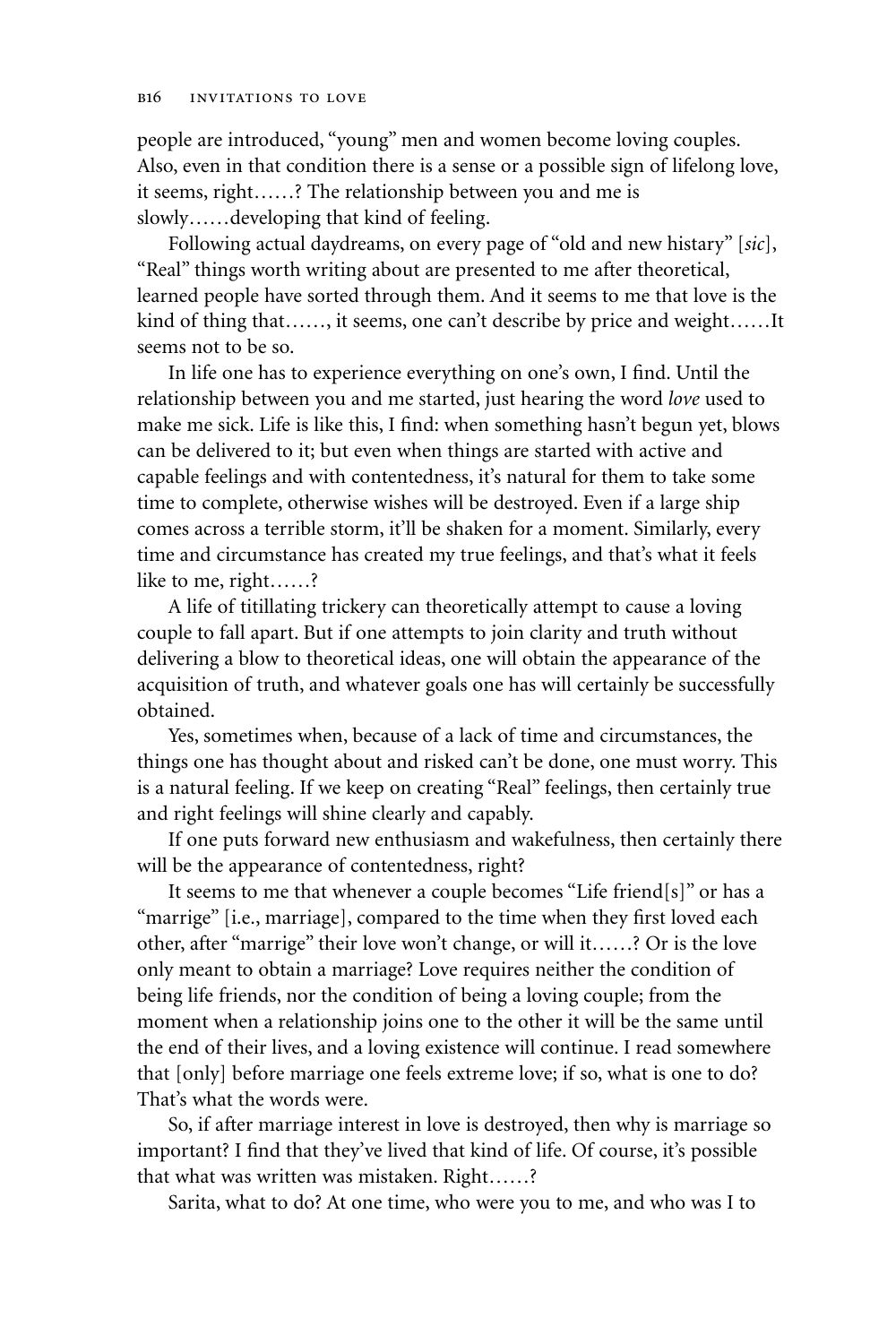you? But now it feels like an important relationship has joined us! Time and circumstances come and go. Nothing can be done about the passage of time, I find. That's okay. We're waiting for bright times and circumstances. Even if it's difficult for us to reach that place, we'll certainly get there, right……?

What to do? Love and memories come not only to you but to me also. What's the point of being in a hurry to marry? Because we are young, there's plenty of time. Let's spend our days, months, and years laughing, talking, and exchanging letters like this. Then I'll certainly marry you. Moreover, if my family makes a proposal on my behalf to marry someone else, I won't agree. I find that things certainly take time. I've abided by your proposal[s?], haven't I? Or haven't I? I have abided by them, haven't I? The arrival of the right conditions will certainly take time, I find. All right, we studying students—let us study, and after studying we will certainly be successful, not unsuccessful, right……? Okay, goodbye to you. Writing and writing, I see that I've gotten this far. I've delivered this expanded description to an educated person like you—study it without getting too bored. I, too, find it difficult to pass the days. I live with daydreams of living with you. First, let's get through "2nd year," and then we'll have a discussion and make a decision, okay?

"thank you Sarita Good by"

"your" "Bir Bahadur" "West Palpa"

1/ Let's not endure a dark life But always lengthen our steps in the direction of brightness.

Let's follow whatever path

By which we can obtain success.

- 2/ These feelings of love that can't be written, Probably can't be weighed, either. These lives that can't be captured Can't be searched for and found, either.
- 3/ If you're hurrying in sunshine as strong as that of Chait and Baisakh

I'll give you a shady place by making clouds

If knifelike winds torment you, I'll put you behind me.

If memories of love torment you,

I'll give you lifelong love.

"Sarita I am sorry, the letter has been" "too long. Look forward to meeting" "you next time."

"your [*sic*] sincerely"

```
R^"R
```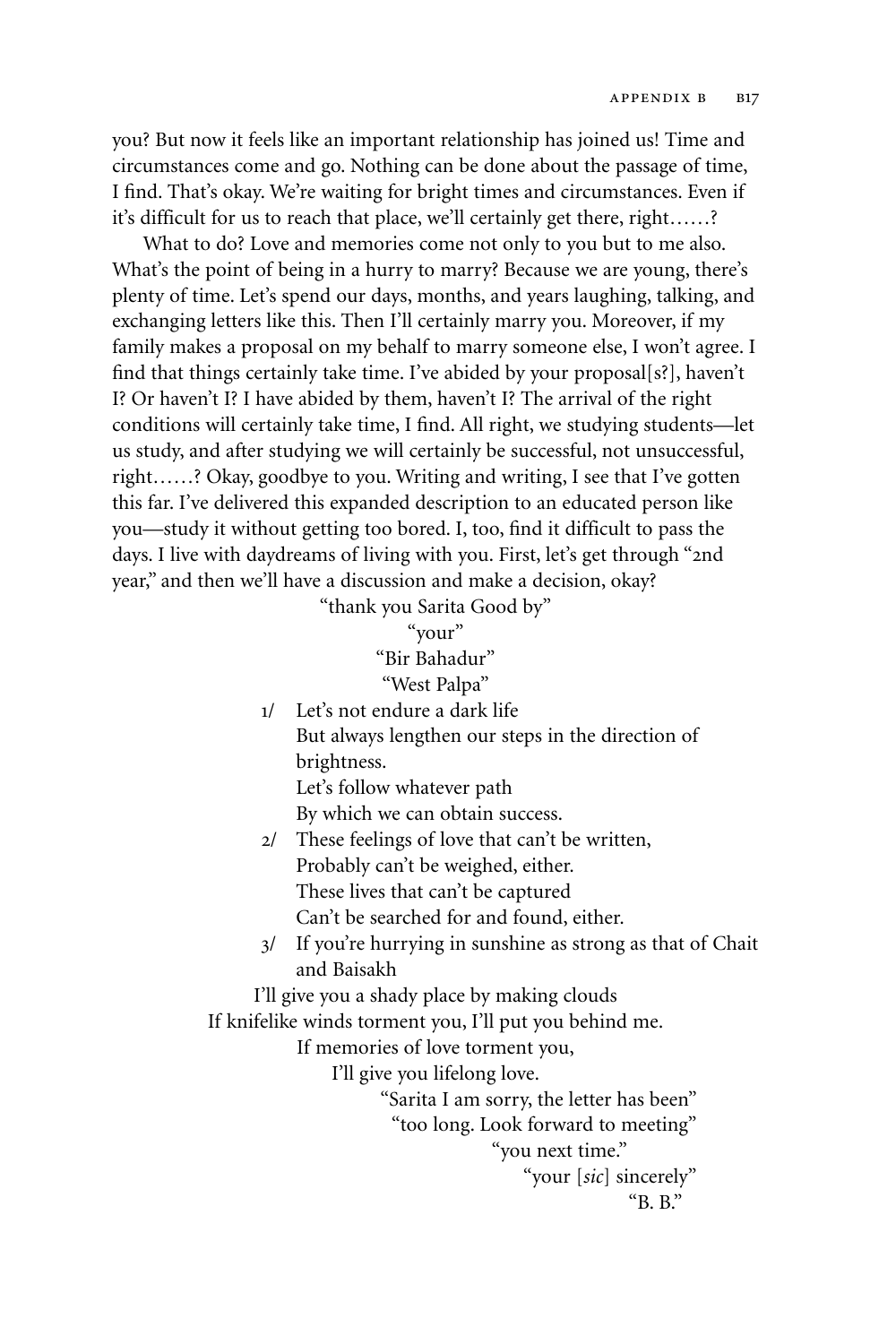# $\mathscr{H}$   $\mathscr{H}$   $\mathscr{H}$

## **Letter #12**

Date: 2049/6/11 Place: Palpa, Tansen

Dear Sarita,

From "B. B." unbreakable remembrances and boundless love. I'm fine and hope you are the same.

In particular: Only because the anguish of memories of you torments me do I seek to establish contentedness and momentary consolation for my heart/mind by means of this letter.

Sarita, intending to go home, I left from here on the seventh and stayed in Butwal for two days. After that I went with my younger brother. Because we had to fill out his citizenship papers, my younger brother and I arrived here again on Saturday, the tenth. Because today is also a holiday, we are for this reason remaining here. It'll probably take a day or two. The reason [we have to get the citizenship papers] is that it's absolutely necessary in order to enlist in the army. We'll probably stay here and only after we try out for recruitment on the sixteenth will we return home, perhaps on the eighteenth. I'll write later whether or not I've been accepted for enlistment. After returning home I have to do lots of work [to get in shape for the tryouts later on]. After going to two places, finally we have to go to Pokhara, it seems. And the Pokhara tryout is only in Pus [three months hence]. We're trying hard. If it happens, it happens. The future will show us.

Sarita, even if I go home I'll continue to write letters. If a letter from me doesn't arrive, don't worry because I have to travel around to lots of places. But you just keep sending letters to my home. I'll be awaiting your letters. I'll try to come [back to Tansen] in Kartik [one month hence], but if not, for sure I'll come by the end of Kartik. Wherever I am, I'll keep sending letters. On the seventh I met Jhili and some others in Butwal. We only spoke perhaps a word or two. I was in a hurry, and they were, too. And they also said nothing.

Sarita: also give my affection and remember me to Younger Sister and Little Brother. Probably they're busy studying because their "last exam[s]" are approaching. I certainly hope that they obtain success.

Sarita, when it's time to start studying in your "2nd year," don't stay there in Kailash Nagar. If you have and maintain love for me, then move. The reason is that the social environment there is extremely bad, and they do disgusting business.

It's nothing, Sarita. Taking into account the time and conditions, put kind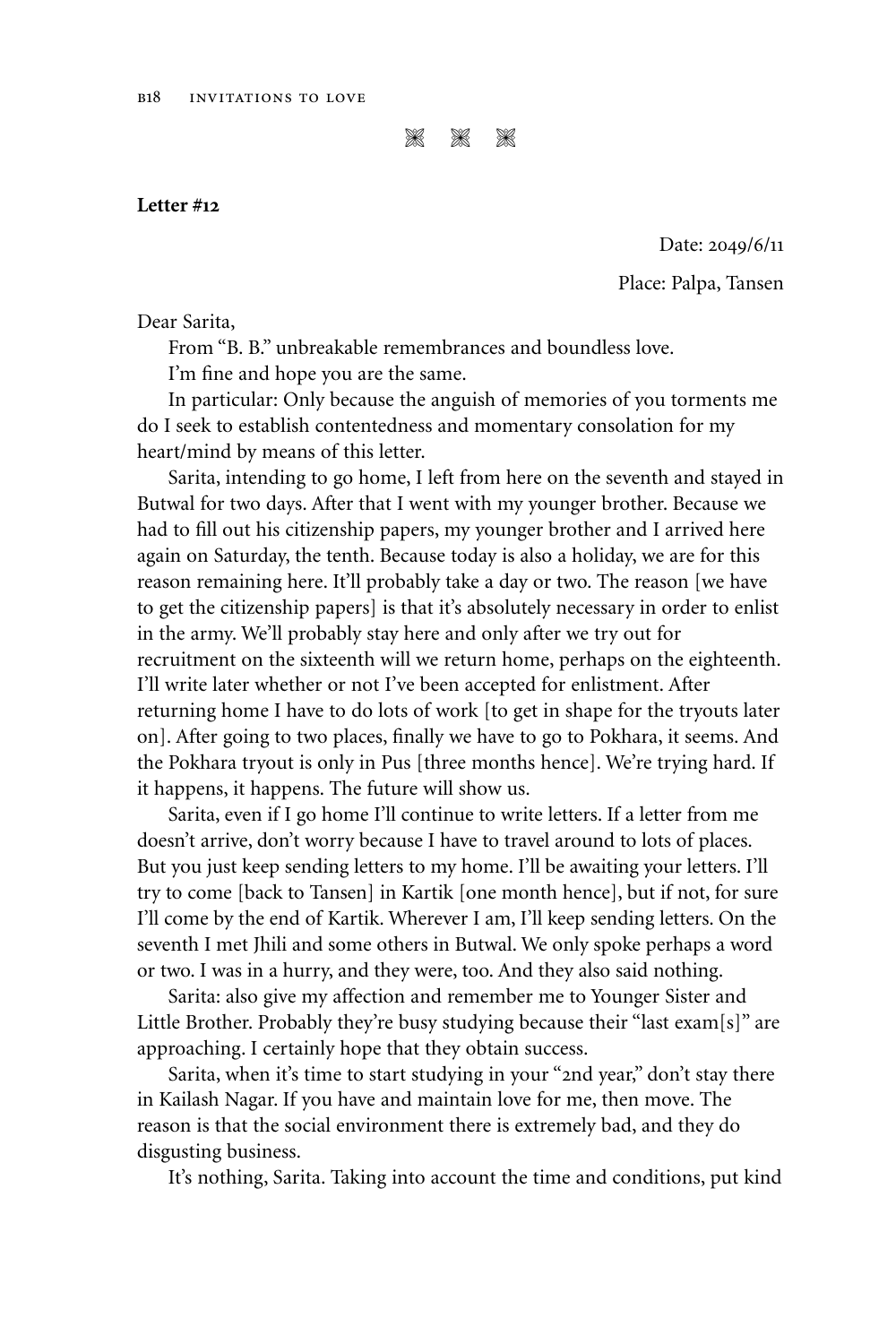circumstances before you. I find that they're there. Don't worry, therefore. Wherever I go, I can't forget your love or you, and I'll always consider you my own heart/mind's love.

All right, Sarita, for today I want to say goodbye, and until a future time I postpone the rest.

Thank you.

"Your"

"Bir Bahadur"

[Written diagonally across bottom of page:] If you have true love, boundless love for me, please move to another room, okay?



**Letter #13**

Date: 2049/6/25

Dear Sarita,

From "Bir Bahadur L." with a full heart of affection and the ties of love. I'm fine and want you to be the same!

In particular: There isn't actually anything worth writing about, only that with past memories of you, I want to make apparent the ties of love, even if only briefly.

Sarita, on the way to Tansen on the tenth I sent you a letter, but you didn't "reply" to it. Was that after having received it or not having received it? Was it because you didn't want to? If you've sent it, it's probably on its way, delayed perhaps by slow workers around the Dashain holidays. After getting my younger brother's citizenship form and trying out for recruitment on the tenth, I returned home on the eleventh. I saw you in the bazaar on the fourteenth with others of your village, but I couldn't call out to you. You were buying goods. I thought that it might be bad for you [if I called out]. Here, well, both of us brothers passed the first enlistment tests. From western Palpa fourteen of us passed. Many boys from your village went. Now on the eighteenth of Kartik [almost a month hence] we have to go to Chirtungdhara. The "R.O." [i.e., recruitment officer] will be there. After that, finally we'll have to go to Pokhara in Magh [four months hence], they say. They keep us there in Pokhara for one month for selection for the U.K. and Singapore. For those going to the U.K., the flight leaves after they spend two months at home. For those going to Singapore, they stay in Kathmandu for one week, then leave. We'll see. If our connections [i.e., pulling strings]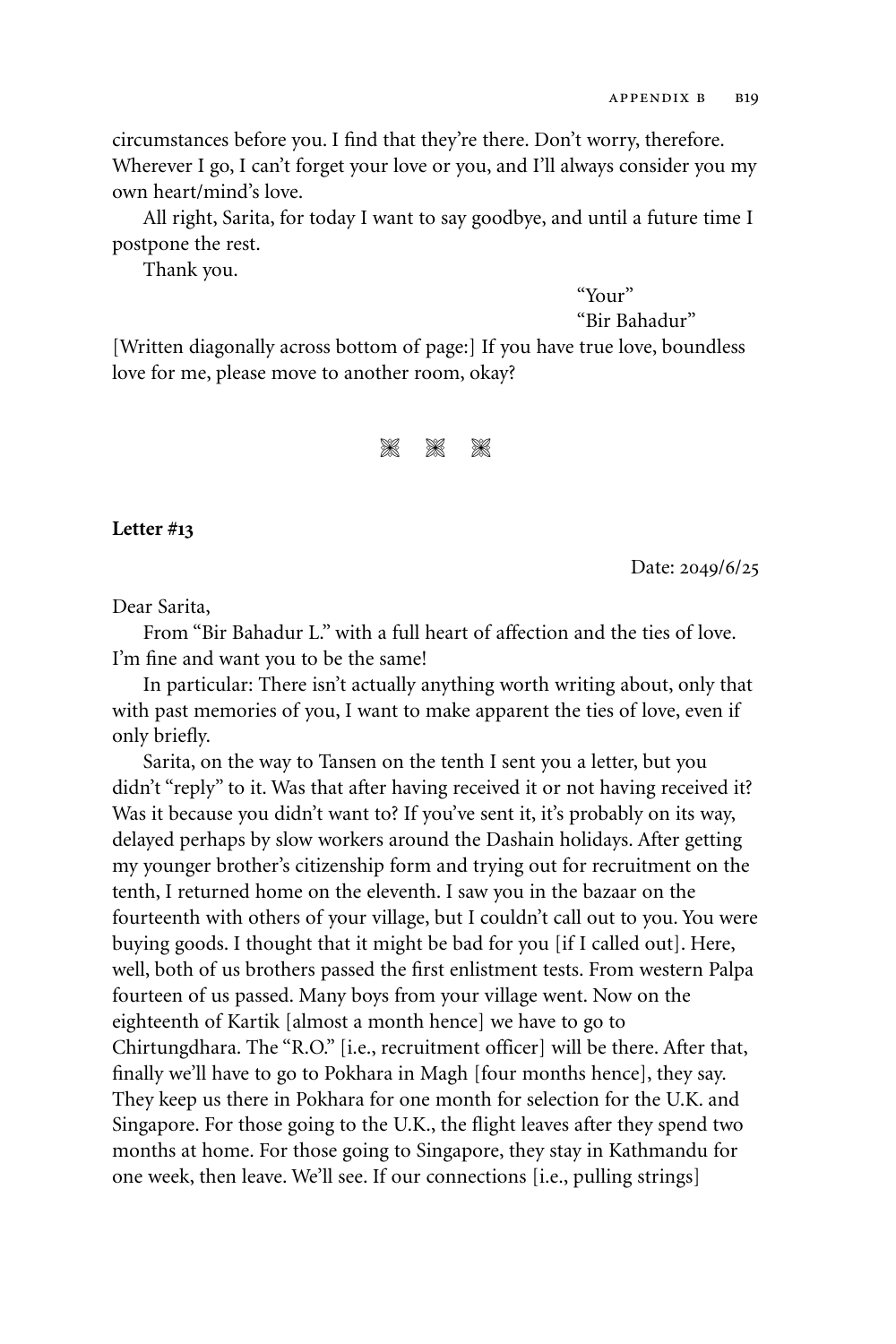suffice, it'll happen; if not, it'll be difficult. We have to work hard. If it happens, it'll be okay; if not, well, no one will have died, right? Our mother's brother is a recruitment officer; if he's there it'll be certain. He was the one who arranged it for my older brother. If that one isn't there and others are instead, it won't happen. Compared to effort, only money and connections work. Sarita, now, around the fourteenth or fifteenth of Kartik I have to go to Tansen to register two "first year" friends from the village, and we have to look for a room for them and me. We'll probably stay over. You meet me at 1:00 on the sixteenth at Tundikhel Field, okay? When are you going [to Tansen]? Now, only write me one more letter. Don't write others. They get here really slowly, and if a letter arrives after I've left it'll be bad. May neither your nor my family find out. My father is very dangerous. For this reason, until "marige" [i.e., marriage] let them not find out, and so, when writing letters, send them registered, okay?

Sarita, if you don't "reply," I also won't write letters, okay? If you have no need or love for me, then I will also be coerced into doing something else for sure, okay? I keep feeling love for, and memories of, you—they keep coming. When they come, what should we do as long as we don't see each other? And at the time you were going home you were sick; are you better or not? Don't worry about the exams. If you messed up, there's time; if they're okay, then it's fine. Remember me and give my affection to Younger Sister and Little Brother. Saying that, I say goodbye. In another letter or in person we'll talk slowly of many things. Taking this as my goal, goodbye, goodbye.

> Keeping on loving you, Your Bir Bahadur

 $\mathscr{H}$   $\mathscr{H}$   $\mathscr{H}$ 

**Letter #14**

"Date": 2049/7/2

In a silent room

Dear Sarita,

From "B. B.," heartfelt remembrances and affections of the past.

There's nothing actually worth writing about; I put forward some words by means of a letter only because memories of you keep coming to me every moment and because we haven't met in so long.

I received the letters you sent on 6/22 and 6/29. I studied those letters' complete written contents with joy.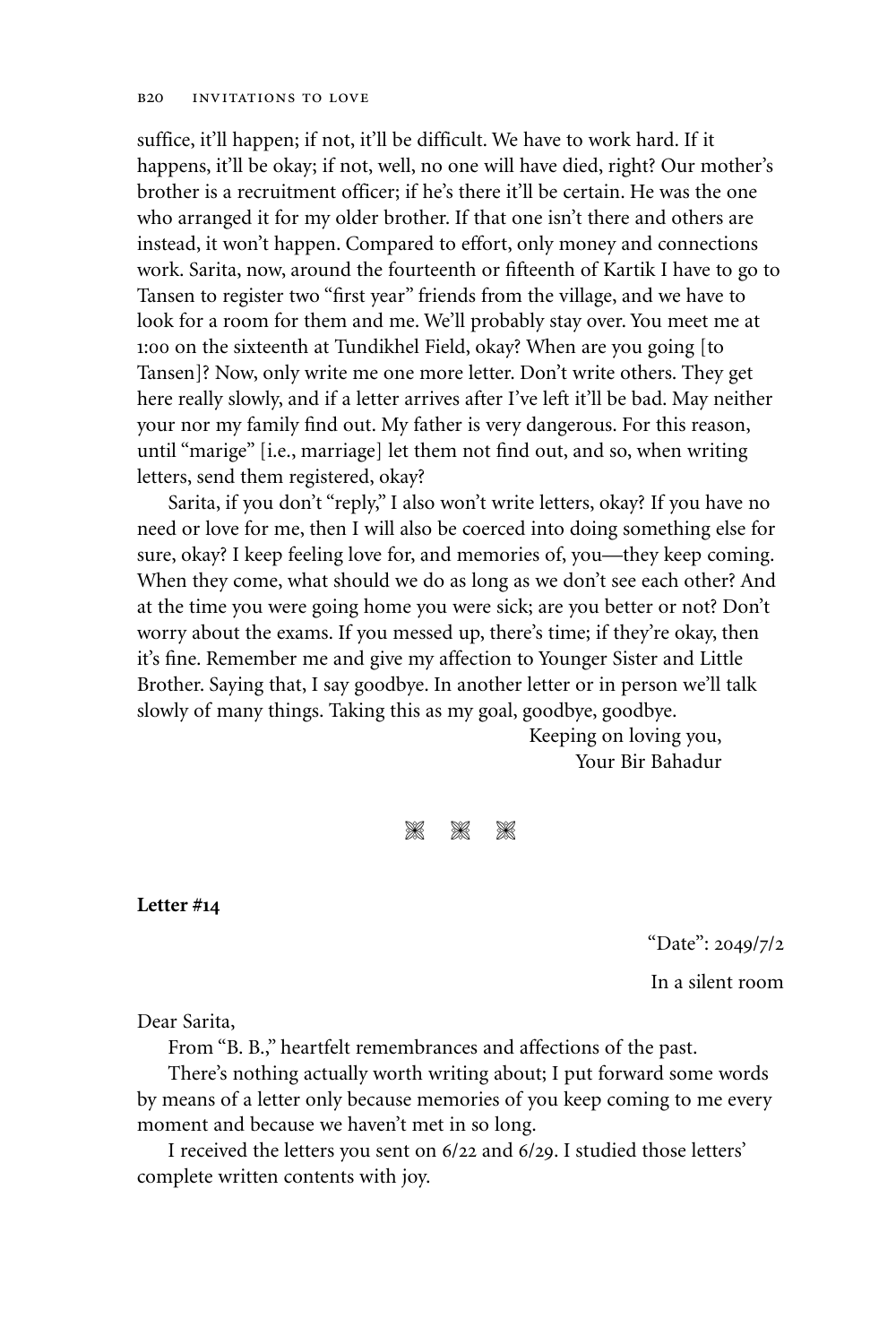It's okay—circumstances don't allow us to be together all the time in this life, but as far apart as we may be, we'll keep feeling remembrances and love. However far apart we are, love is not far away. Memories of you come to me at all times and under all circumstances, but looking at your photo gives me the experience of feeling like we're together.

I told you about my circumstances in a letter, but because you didn't "reply" quickly I was worried. And now just send one more letter. I had written one other letter before this one; if you already sent a reply, that's okay; if you didn't, then don't send one now. I'm arriving in Tansen around the fourteenth. If a letter arrives at home while I'm not there, it'll be bad. Our mail arrives in two days, but then the workers process it extremely slowly.

Now, upon meeting we'll give each other full accounts. The "end year exam[s]" are in Pus [two months hence]; we'll probably pass, but whatever happens, it won't do to quit school. And because my friends' "admission" [i.e., registration forms] got lost, there's that to do, and a room to look for, too.

Sarita, I've sent three letters, including this one. Now perhaps they might be "last" [i.e., lost] because someone could have looked at them while you were at home, right? I returned after arranging my younger brother's citizenship papers. And for the moment both of us brothers have passed the [first phase of the] recruitment tryouts. On the seventeenth I'm going to stay over in Khorbari because on the eighteenth I have to try out again. The "R.O." [i.e., recruitment officer] does the selection and makes us go around a lot of "obtekal" [i.e., obstacles], and those who pass go to Pokhara in Magh [three months hence], they say. If one doesn't have any connections, it won't work out, they say. Let's see. I have no hope, but I'll make an effort. The junior recruitment officer said my mother's brother is here. If he's here, he'll arrange it for me, he says. Let's see. If it doesn't work out, it's no disaster. I tried out for recruitment not because it was my wish but out of obligation to my family.

It's okay. It's good that you changed rooms. If you did it because you wanted to or because circumstances forced you, that's okay. But if you moved because of my compelling you to, it probably made you suffer. Why is it [that I wanted you to move]? It's because the Kailash Nagar people are extremely bad. I only told you to move because a friend of mine revealed that place's conduct to me. Please don't be sore.

When are you going to Tansen? If time allows, be at Tundikhel Field on the sixteenth at 1:00. Because I'm thinking of traveling, I thought you could submit my registration form for me. My friends have really pressured me, and so I have to go. In case you don't submit it for me, I'll have to go later. I'll have time to submit it myself; it's okay. Submit it. I feel extremely uneasy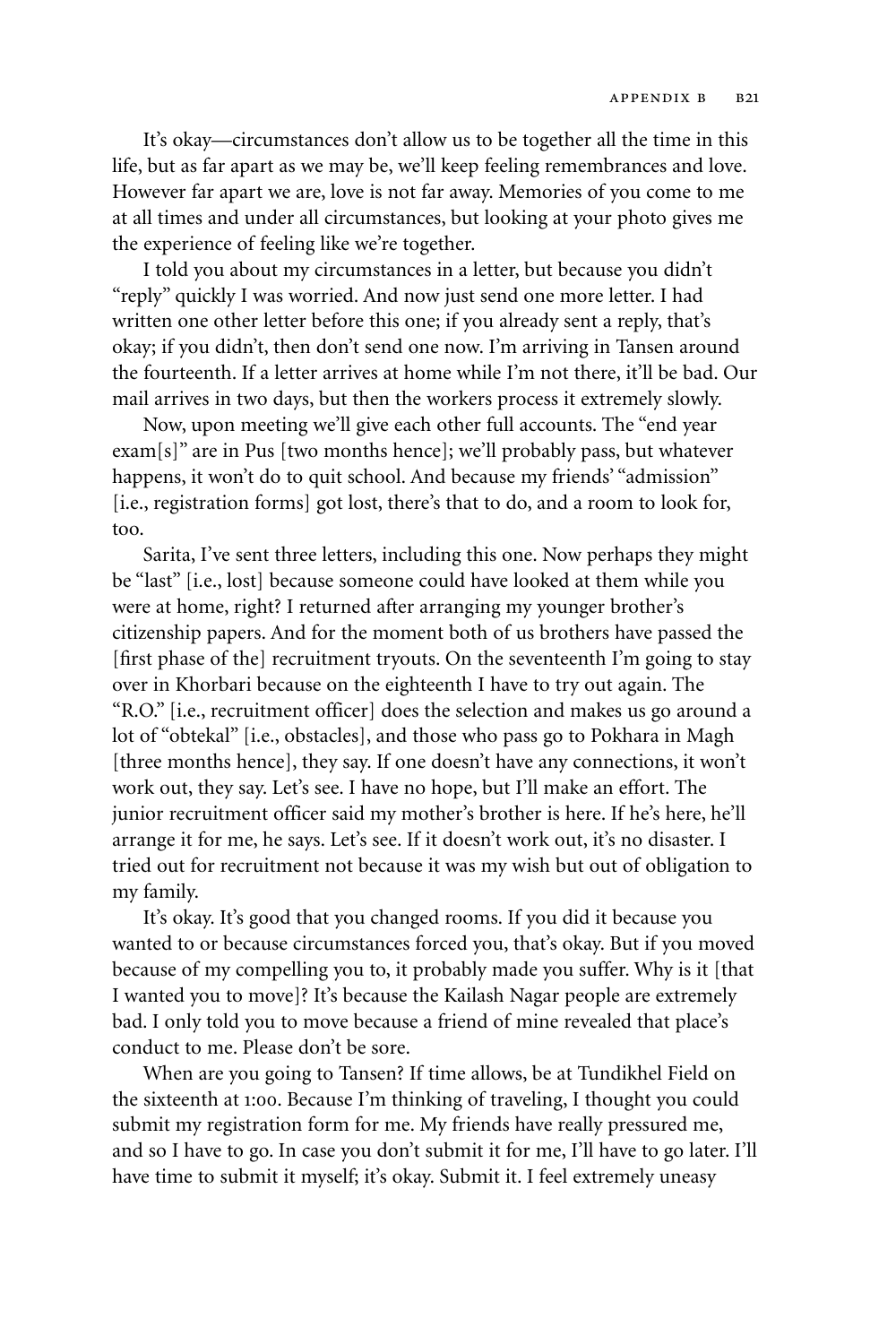because I didn't give you the money. Submit it; I'll give you the money when we meet.

All right, well, now I will make an effort at our next meeting to pour out the anguish of love again. The Dashain holidays were sort of pleasant. On Bhai Tika Day I'll have to go to my older sister's house to get a *tika* [i.e., forehead mark], and I'm thinking of walking there.

Saying that, I postpone the rest, ending this little letter today, taking as my goal the sharing at our next meeting of all our heart/mind's agonies, and finally with a kiss, goodbye! Goodbye! Goodbye!

"Thank you Sarita I love you any all life."

"by your friend Bir Bahadur"



## **Letter #15**

Date: 2049/8/10

Dear Sarita,

From "B.B.," heartfelt and blessed, blessed affection!

Compared to in times past, it is after a "long time" that I engage in these few words on this small piece of paper, expressing in the highest rank the ties of true love.

There is nothing worth writing about; it's only because past memories of you keep offering themselves with caution [that I write]. Also, I was very happy to receive your letter, and while "athest" [i.e., attesting to? addressing?] the complete letter, after only a few words, my feelings of separation, well……? Disappeared. It was is if it were necessary to feel astonishment upon receipt of those words! Because……, isn't it? Sarita, every day I place you inside my beating heart from time to time. Our life is a life of union. This state cannot possibly be terminated. In a deep relationship, doubts are threats; therefore, it isn't right to give each other the appearance of doubtfulness. Trust alone is human. I haven't changed at all, Sarita. As much as I used to love you in times past, I love you even more now and will continue to do so. After returning on the twenty-fifth of Kartik from home, I moved into a new room. Now I live with two friends from the village. They also attend classes at the upper campus, but they're in the first-year class. I've been attending classes since the first. On the second I went to the campus. At 2:30 we were at the campus. In an attempt to meet with you I stayed for a moment in the bazaar and then headed home. It was nothing—I didn't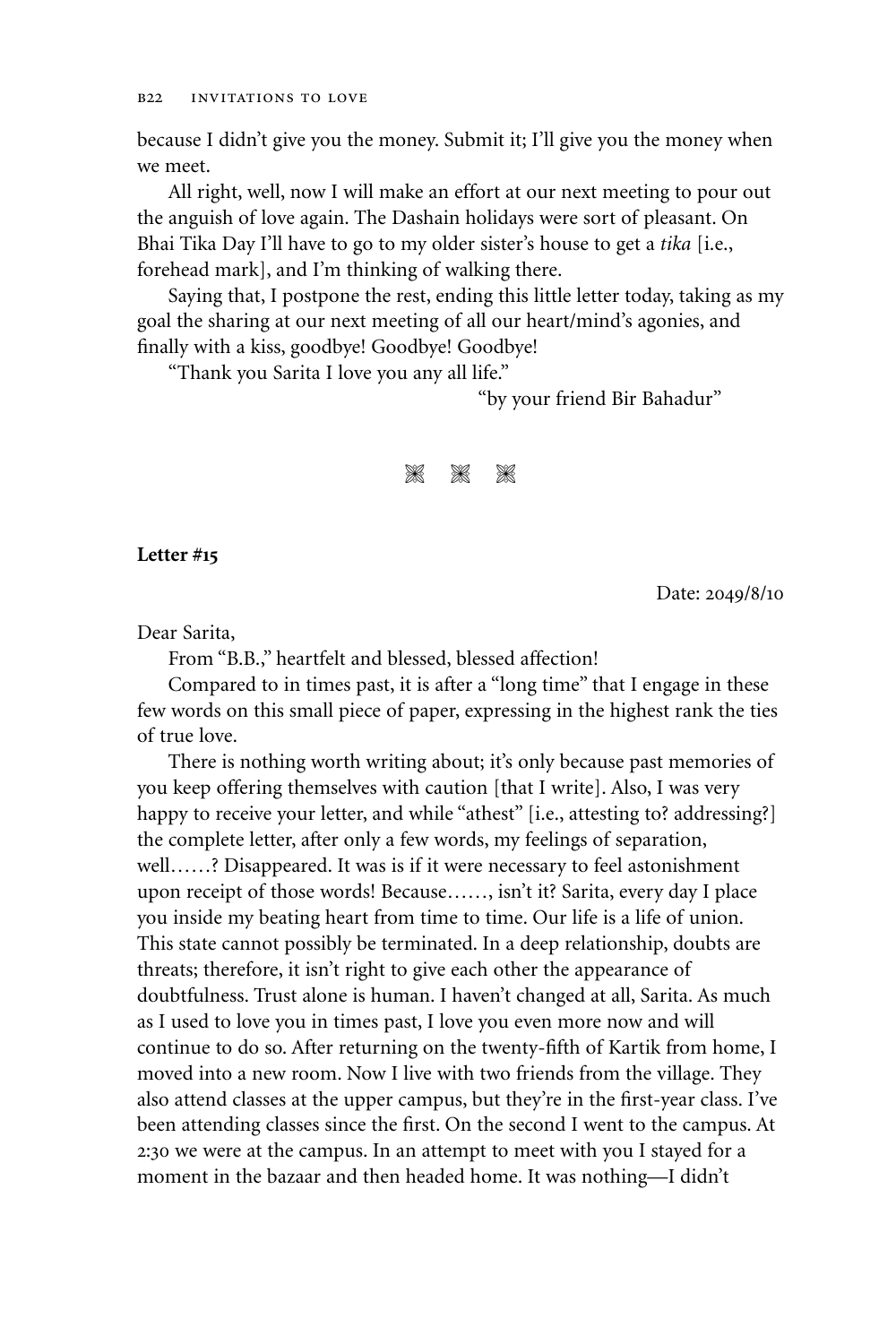"maind" [i.e., mind] that! Rather, whenever I'm about to imagine myself getting angry with you, I remember my own mistakes instead. Why!? If I had made such a big deal out of this small thing, I wouldn't meet or talk at the campus. Enough; this is enough.

Sarita, I was really trying to meet with you at the campus to talk, but because the boys wouldn't have allowed me to say much I couldn't meet you. For that, I beg forgiveness. It wasn't because I was angry at you at all. I don't feel that way toward you. It is both our decision and our belief that this fortunate union should not be terminated. I don't love in a way that will destroy any woman's life. This, our love, will be our companion until the end of our lives. No one can cause a blow to this relationship. Therefore, trust me, Sarita; you alone are my life, and I am yours. All right, I'll also attend classes in the afternoon; I'll abide by your decision. Until now I was attending "morning class," but as of now I'll quit. My decision to go to Pokhara to "J.T." [?] fell through, was unsuccessful. The "R.O." [i.e., recruitment officer] from Kalarakma wasn't able to take me. They're only taking 75 people from all 75 districts because there are so few vacancies, they say. Now I'm going nowhere. I'll study. I'll just satisfy my desire to study.

Enough, Sarita, I love you more than a lot. Therefore, I request leave until a future time, and again in another letter we'll be together. Begging forgiveness for engaging in words of suffering and responsibility, I will meet you in the future.

"I Love You Sarita" "No I am not angray [angry] in our" "realetion [relation] Love life—" "Thank you I weat [await] your letter"  $^{\circ}$ O.K." "by" "Bir Bahadur"

 $\mathscr{H}$   $\mathscr{H}$   $\mathscr{H}$ 

#### **Letter #16**

Date: 2049/8/16

Dear Sarita,

From "B. B.," blessed, blessed affection.

There wasn't really anything worth writing about; I'm just writing a letter "for to you" to put before you because of past memories of you and for the purpose of giving these memories consolation.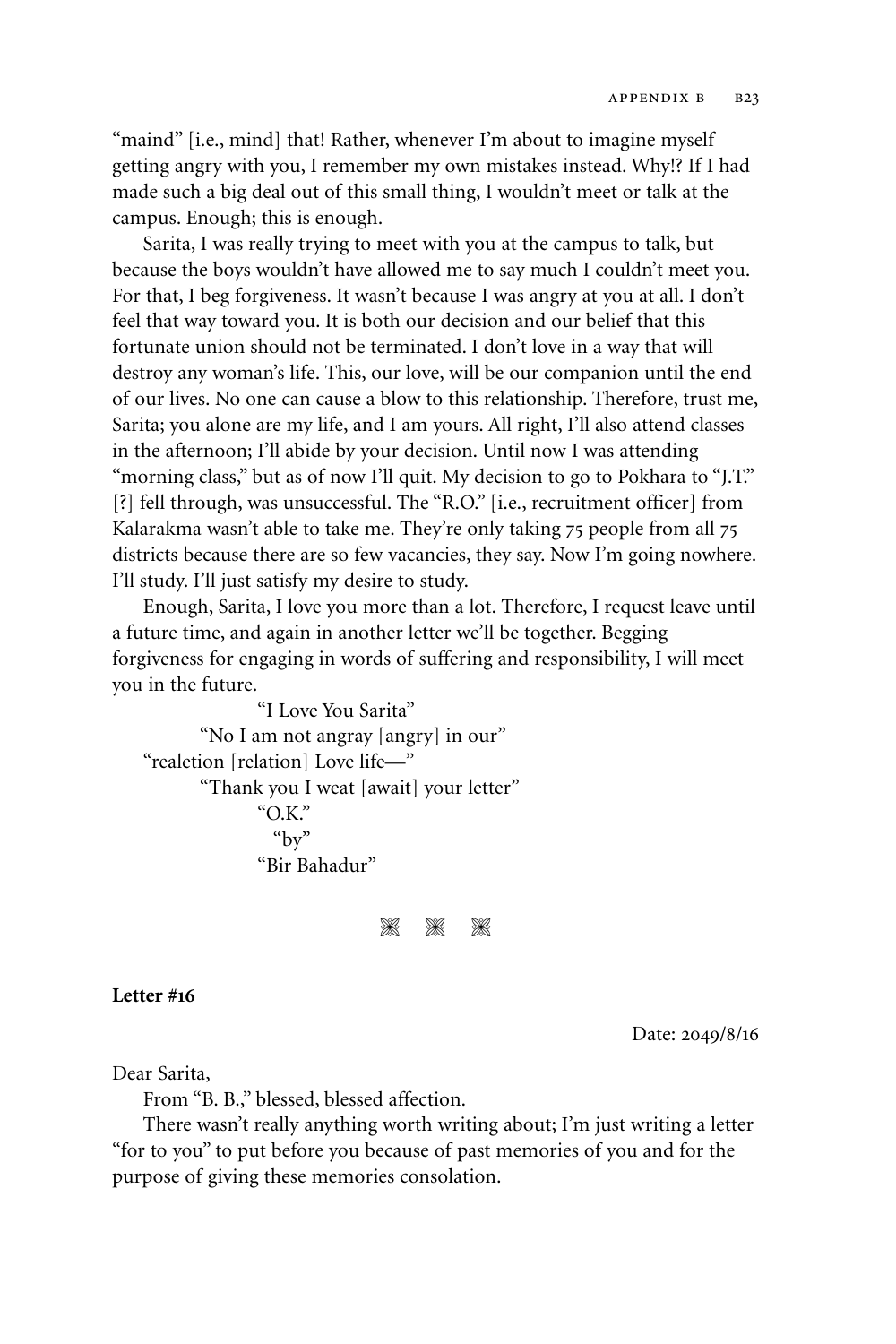Just like the days past, future days will also be spent with happiness. There is no "cause" to be worried about this. The future is bright. After a union has been created, separation cannot happen. It was only because I desired you that I delivered to you my "first Love letter." Sarita, you, too, should attempt to support this decision from time to time! "In actuality, love is the union of two souls." Whatever love has been merely titillating up until now will be so until the end of one's life. Along with this decision I say that I love you. And I'll be saying it at all times. You alone are my life, and I am yours. Don't you believe this?

It always feels to me like you trust me, and I, too, trust you. I don't love you in the way that some love is—like a momentary basket of flowers that, after being filled up once, can't bloom again in the basket; after picking them, they rot. Similarly, if one were to love out of sexual passion only, how much……Therefore, I love you with pure promises and pure feelings. Every time I say it and keep saying it: that small mistakes can't deliver a blow to couples who have a pure, "real love." Fathers and mothers only give us birth and love. To obtain life by oneself is everyone's goal. I will obtain it only with you; I have no interest in any other girls! Therefore, there is no reason for you to worry!

Sarita, our promise of holy love exists only within us. It is undying. I don't want to be trying to escape the stain of not having maintained a holy love. I don't want to invent deceptions because I have put this pure love safely away in the bottom of my heart ever since my first meeting with you and our past unparalleled promises. When speaking of life spirit, I am compelled to trace it to the source of extreme attraction. I also place trust in your not being a deceiver and in your not breaking up. The other day while watching the film I wasn't angry, believe me. I just headed off to my room for no reason. Having said this, if you forgive me for worrying you with doubts about my anger, in the future I won't do it again at all. I was just walking in a clattering way. You seem to feel bad if I don't come into your room. Sarita, don't feel bad. And if Jhili also felt that way then I want to ask her for forgiveness. Please also remind Jhili for me that I consider her like my own sister. She has helped us so much. As long as I live I'll never forget that quality. Think for yourself: Jhili is our life benefactor. What help is there for wretched me to give her? Life is a struggle; if there ever comes a time when I can help her in any way, I will. But if you were to feel this way, it would be a great sin.

Sarita—all right, I love you, loved you, and will love you. It's our decision since long ago to have a "marrige" [i.e., marriage], and it really will happen. Supporting that decision, I say goodbye. When we meet today again we'll talk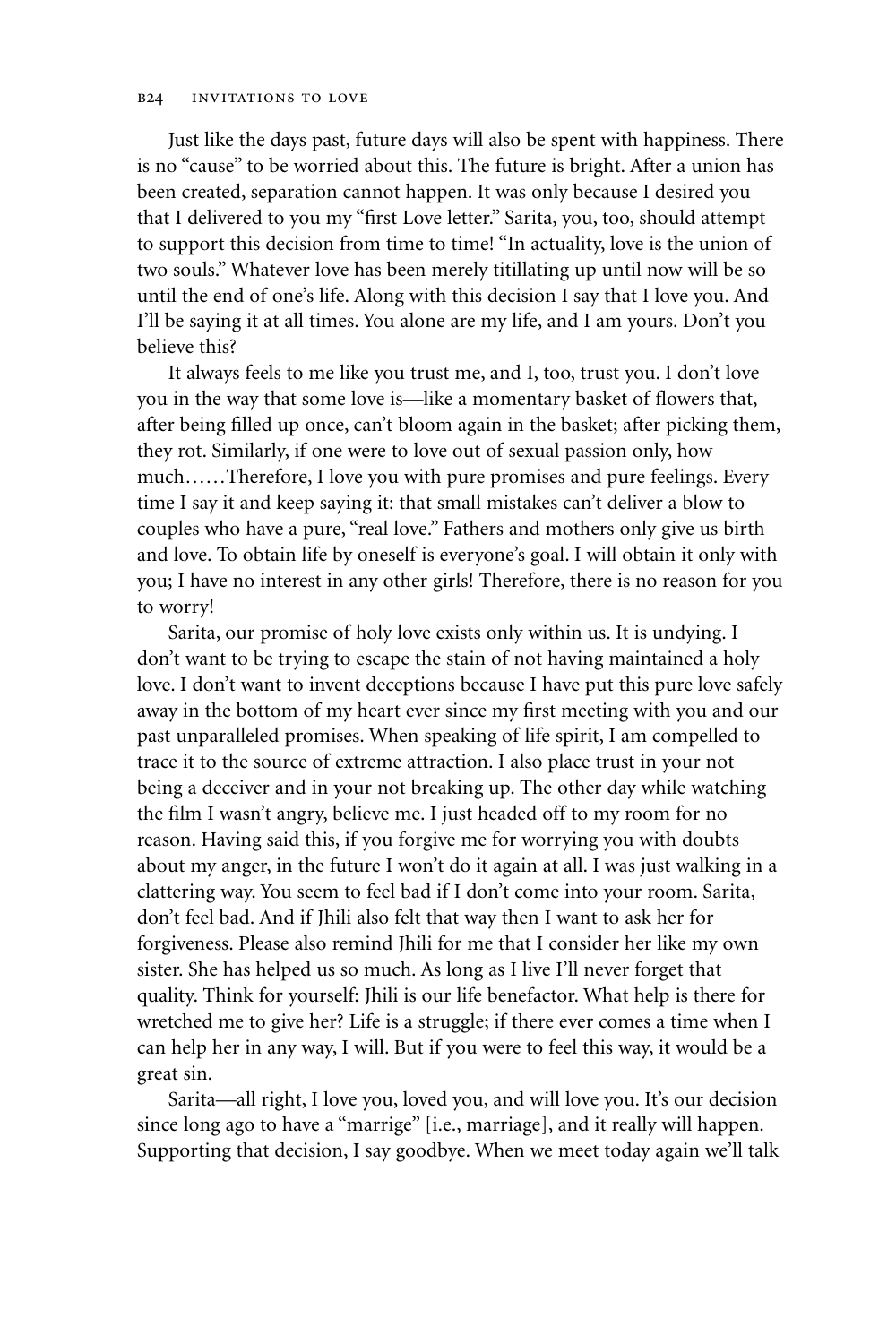slowly. If there are other things left over, I'll leave them for the future; for the present I say goodbye with auspicious expectations.

"I Love you, Sarita."

[no signature]

## VII VII VII

**Letter #17**

"Date: 2049/8/26

"7:00 a.m."

Dear Sarita, from……heartfelt remembrances and lifelong, lifelong, blessed, blessed affection! What things must be engaged in here when we see each other every day? There is only that I love you with incessant love and have incessant memories of you. That's why, perhaps, I……

Well, many letters are being and have been exchanged between us. Looking at this makes me feel like laughing. I've put away each letter safely. It's okay. Now, until the days of our "marrige" [i.e., marriage] I'll continue writing, except that there aren't many days left. We'll marry only after taking our exams. Let's both await that time with great anticipation.

Before that time my older brother's wedding will take place. And because I won't be compelled to study, I'll join in at that time. Until that time, have steadiness of heart/mind. Pay close attention to studying. A student's main work is to study and only then to do other things. Because if one loves purely, then when memories occur frequently, one's studies become extremely difficult, don't they……?

Sarita, Jhili is correct when she says that I don't deceive the way some other deceivers do; my nature isn't like that. Are you afraid, or what? If I can't make you trust me, teach me a way to create trust; I'll learn it, you know. For you (even though I've sometimes lied), I'll do……, okay? I never dream of deceiving you, and never have; I won't do that at all.

Sarita, I keep thinking of you frequently. Even when I'm studying the "defination" of [i.e., vocabulary for] a course with one mind, then at that time I'll keep remembering you. If you're the entry, then my daydreams will be the definition. Even when the professor is giving a lecture in class, sometimes it's not that understandable. I myself take trouble; why……? But being a student means that only studying is my "main" aspiration. A student's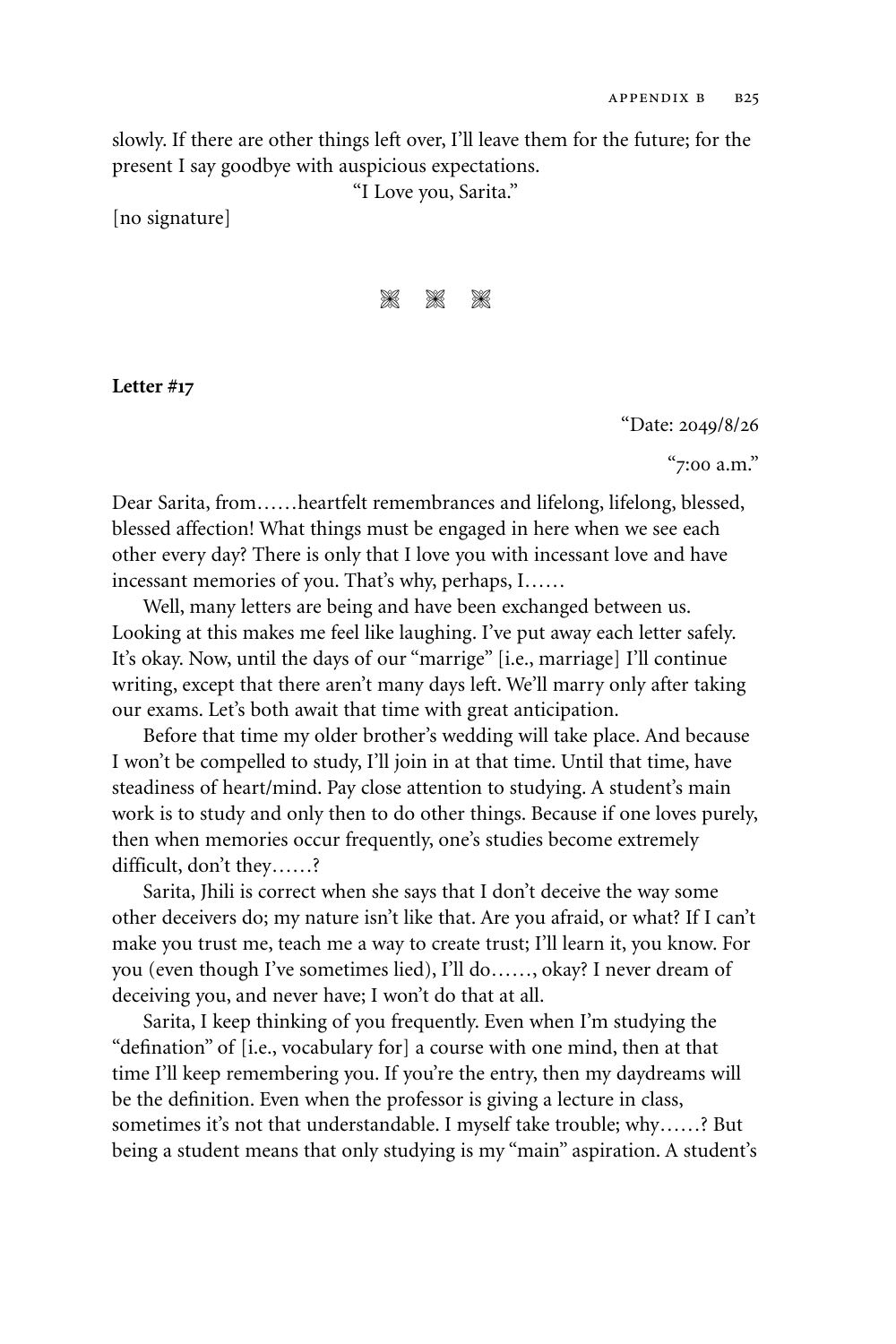life is a poor but merciful life. To take trouble cautiously is a student's duty. I am yours. I love you purely. I won't deceive you. Right. Since you also support these feelings, make an effort to study in order to be successful at higher education. We'll both be successful. Let's become educated people, and then the future will be bright. Yes, I, too, keep having memories when it's time to study. Under compulsion I study, I write. If that doesn't work, then I go to help my friends with their courses. Now, let's remember that there is only one life in which to make offerings. I'm immersed only in my studies, and I seek to obtain success. If some humans have already produced such complicated, complicated things in this world, then we are also humans, so why wouldn't we be able to succeed at our worthless, ordinary education? It's five or six years since I left home to start studying, and five or six years remain. There is no "problem" for us here, except that only if we are successful at our studies will our families be happy. Okay, I'll attend classes in the afternoon [with you, as you suggested]; in the morning classes there's a crowd, and there are many more students who just have fun than there are who study. I'm happy; I'll abide by what you said. All right, Sarita; what else is there to say? Life is like this: because we are human, after appearing on this earth we must support humanity. An ordinary life must have lofty thoughts. You, too, should give me suggestions; I'm content to follow them.

" I Love you Sarita" "thank you" "Bir Bahadur"

 $\mathscr{H}$   $\mathscr{H}$   $\mathscr{H}$ 

## **Letter #18**

Date: 2049/9/9

Dear Sarita, from "B. B." the ties of unparalleled love! Now during the 25 days of winter vacation we certainly won't meet every day as we did on campus. Even though I'll flounder for some time like a fish without water, we'll certainly have a renewed meeting in 25 days. Until that time these long tales of the woes of unparalleled love will certainly keep you company. Remembering……, and so doing, I'll pass the days. You can go to your nearby home for any length of time. I'll have to go in a short while. I had said I wouldn't go, but I can't ignore my friends' requests. Therefore, I'll go for two or four days, then come wandering back. For that period of time we'll be far apart, but even though we'll be far apart, our love won't be. There is no